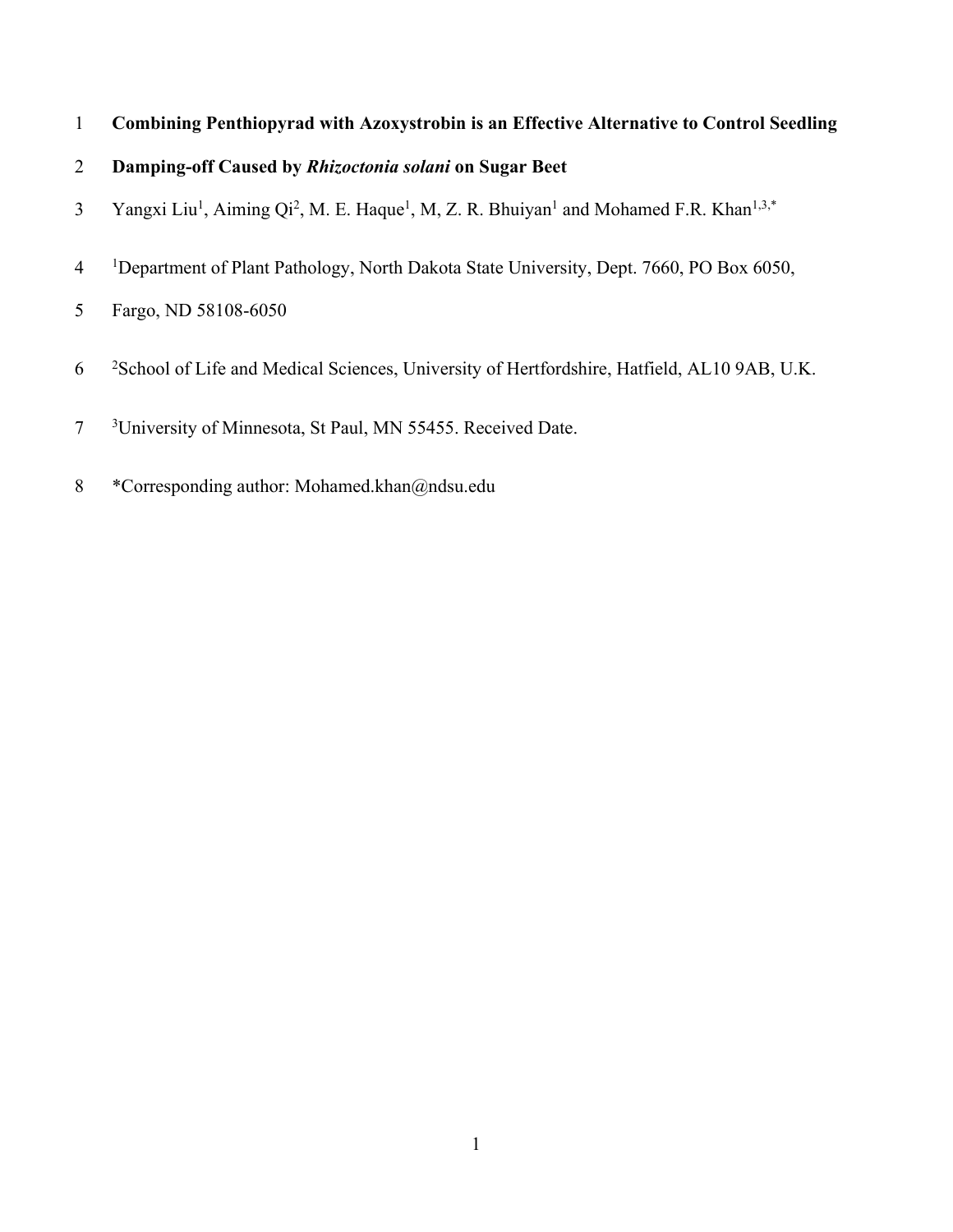### **Abstract:**

 The soil-borne fungus *Rhizoctonia solani* causes damping-off on sugar beet seedlings. Growers rely on fungicides to protect sugar beet in fields affected by *R. solani*. Quinone outside inhibitor (QoI) fungicides, such as azoxystrobin, have been applied as in-furrow and foliar sprays to manage *R. solani,* but repeated use of QoI fungicides pose risks in fungicide resistance. Penthiopyrad is a novel fungicide with the succinate dehydrogenase inhibitor (SDHI) mode of action. The objectives of this study were to compare the efficacy of penthiopyrad used as a sole seed treatment versus azoxystrobin as an in-furrow or a post-planting application for controlling *R. solani*; to determine if a penthiopyrad seed treatment combined with azoxystrobin as a post- planting application can improve control of *R. solani* over sole penthiopyrad seed treatment, azoxystrobin in-furrow or post-planting spray application. Seedling survival rate and area under disease progress curve (AUDPC) for seedling loss rate were used to measure the efficacy of each 21 treatment. A sole penthiopyrad seed treatment at g a.i. kg<sup>-1</sup> of seeds, and penthiopyrad seed 22 treatments at 7 and 14 g a.i.  $kg^{-1}$  of seeds combined with one azoxystrobin in-furrow application 14 days after planting resulted in similar seedling survival rate and AUDPC as achieved with the standard azoxystrobin in-furrow application. However, post-planting foliar spray of azoxystrobin alone failed to control seedling damping-off. Our research suggests that penthiopyrad can be used as a seed treatment to provide early protection to vulnerable seedlings while azoxystrobin can be used as a post-planting application to protect the ensuing adult plants. **Keywords:** *Beta vulgaris*, Fungicides, Rhizoctonia damping-off, Sugar beet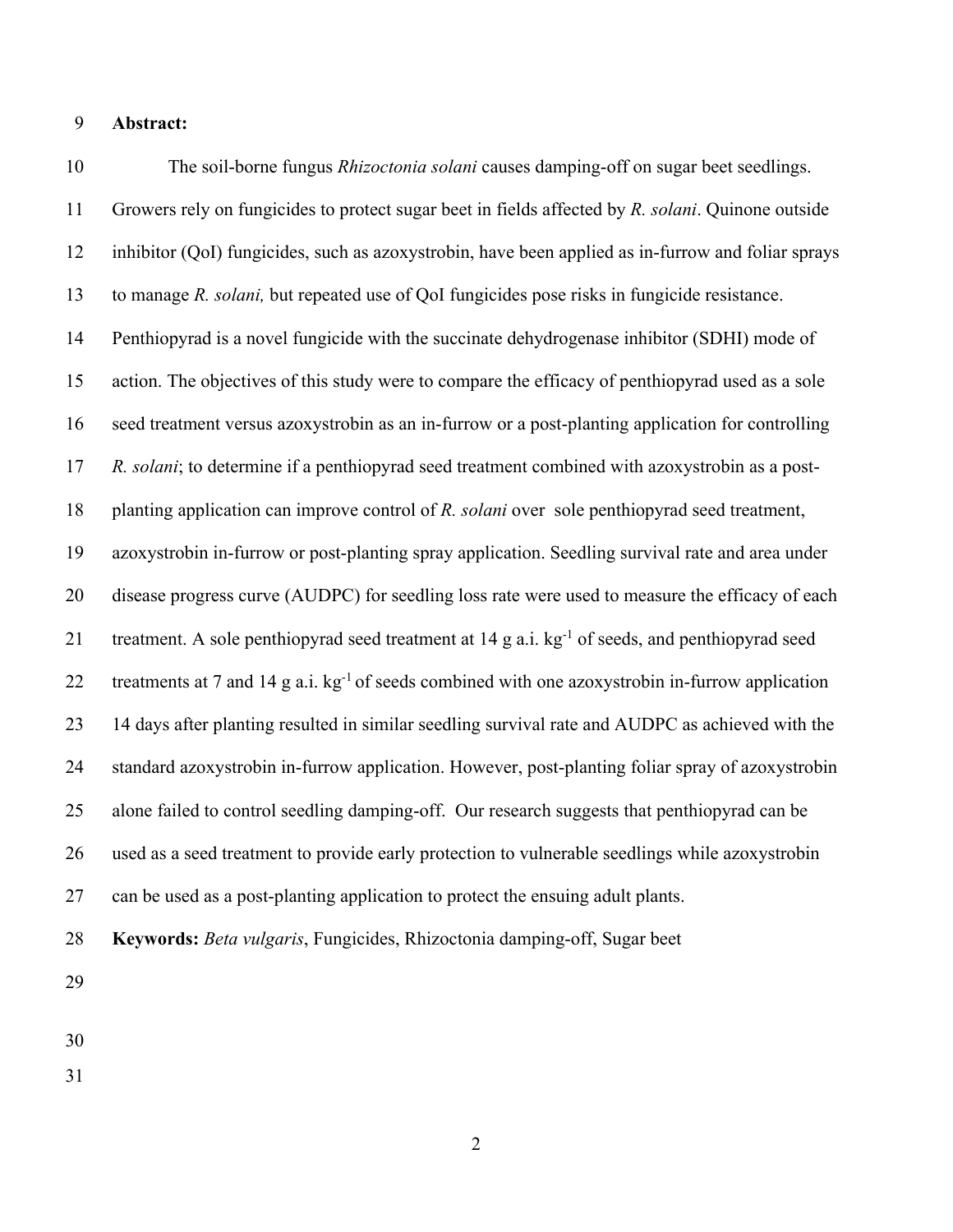### **1. Introduction**

 Sugar beet (*Beta vulgaris* L.) is mainly grown in temperate regions and provides 14% of the world's sucrose production (Draycott, 2006; FAOSTAT, 2017). The United States (U.S.) is the world's fourth largest producer of sugar beet, preceded by the Russian Federation, France, and Germany (FAOSTAT, 2017). In 2019, 33 million tonnes of sugar beets were harvested from approximately 450,000 ha in eleven U.S. states - Michigan, Minnesota, North Dakota, Colorado, Montana, Nebraska, Wyoming, California, Idaho, Oregon, and Washington (USDA-ERS, 2019). Minnesota and North Dakota accounted for 50.9% of the total U.S. sugar beet production (USDA- ERS, 2019), where the sugar beet industry generates around \$4.9 billion in total economic activities (Bangsund et al., 2012).

 One of the most damaging pathogens to both sugar beet production and industry is a soil- borne basidiomycete *Rhizoctonia solani* Kühn [Teleomorph *Thanatephorus cucumeris* (A.B. Frank) Donk]. This fungus is a significant plant pathogen for many economic crops including sugar beet (Anderson, 1982; Ogoshi, 1987). Anastomosis groups (AGs) are used to classify various *R. solani* species based on the hyphal compatibility reaction, and some AGs can be divided into subgroups with their distinct host ranges and biochemical properties (Arakawa and Inagaki, 2014; Carling et al., 2002). *R. solani* AG 2-2 IIIB, AG 2-2 IV, and AG 4 cause severe damping-off of sugar beet seedlings, reducing plant stands in the early growing season, while AG 2-2 IIIB and AG 2-2 IV are also the most virulent isolates responsible for crown and root rot on mature sugar beet plants (Rush et al., 1994; Windels and Nabben, 1989). *R. solani* AG 2-2 IIIB was reported to be more aggressive than AG 2-2 IV on sugar beet seedlings and mature roots (Bolton et al., 2010; Engelkes and Windels, 1996) and considered a threat to sugar beet production in the U.S. and Europe (Garcia et al., 2001; Rush et al., 1994; Strausbaugh et al., 2011). The *R. solani*-caused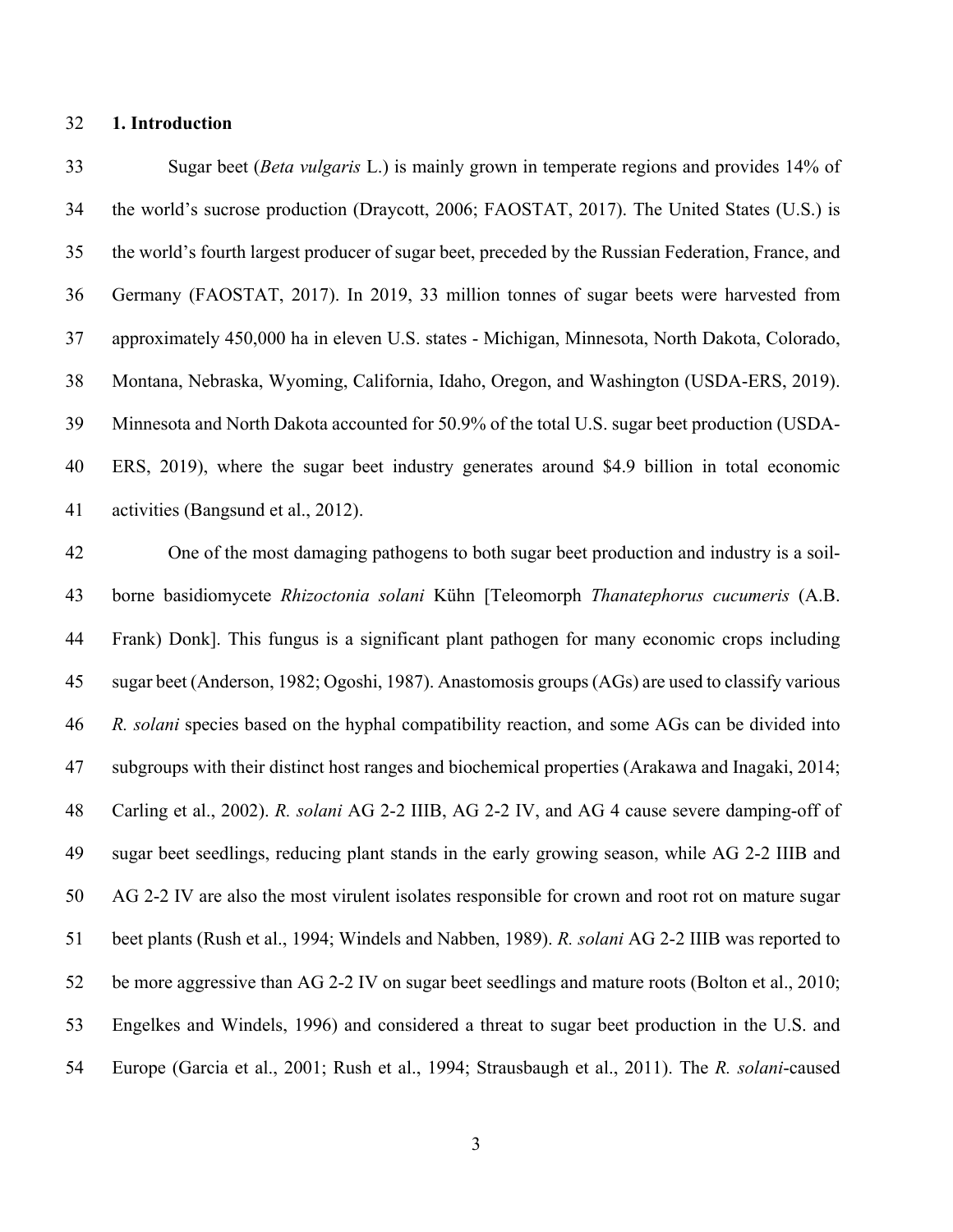damage varies from field to field, but a significant yield loss (above 50%) can occur when warm and humid weather conditions favor disease development in the absence of effective management strategies (Khan et al., 2010; Windels and Brantner, 2005). Severely affected sugar beet roots result in increased respiration rates, sucrose losses, and inverted sugar accumulation during storage (Campbell et al., 2014).

 The pathogen can be managed by rotating sugar beet fields at least every third year with non-host crops such as wheat (Buhre et al., 2009). However, this management option will largely limit crop choice for farmers since the AG 2-2IIIB strain of *R. solani* has a wide host range, including corn (*Zea mays* L.) and soybean (*Glycine max* (L.) Merr.) (Engelkes and Windels, 1996; Ithurrart et al., 2004). Commercial sugar beet cultivars are typically resistant against crown and root rot (Panella et al, 2015; Ruppel and Heck, 1994), while a few germplasms are resistant against both seedling damping-off and crown and root rot caused by *R. solani* (Mcgrath et al., 2015; Nagendran et al., 2009). Panella and Ruppel (1996) reported that resistant cultivars had lower potential yields than susceptible commercial cultivars. Growers typically apply fungicides to protect sugar beet in fields affected previously by *R. solani*. Azoxystrobin (Quadris, Syngenta; Greensboro, NC, USA) is a quinone outside inhibitor (QoI) fungicide registered for use on sugar beet crops since 1999 (Secor et al., 2010). It has been used as an in-furrow application fungicide at planting and as a foliar spray during the growing season. Researchers have shown in field and greenhouse studies that the fungicide should be applied preventively and in a timely manner to consistently provide effective control of *R. solani* (Khan et al., 2017; Khan et al., 2010; Windels and Brantner, 2005). Azoxystrobin, now considered an industry standard for controlling *R. solani*, has been the most widely used fungicide in sugar beet producing states, including Michigan,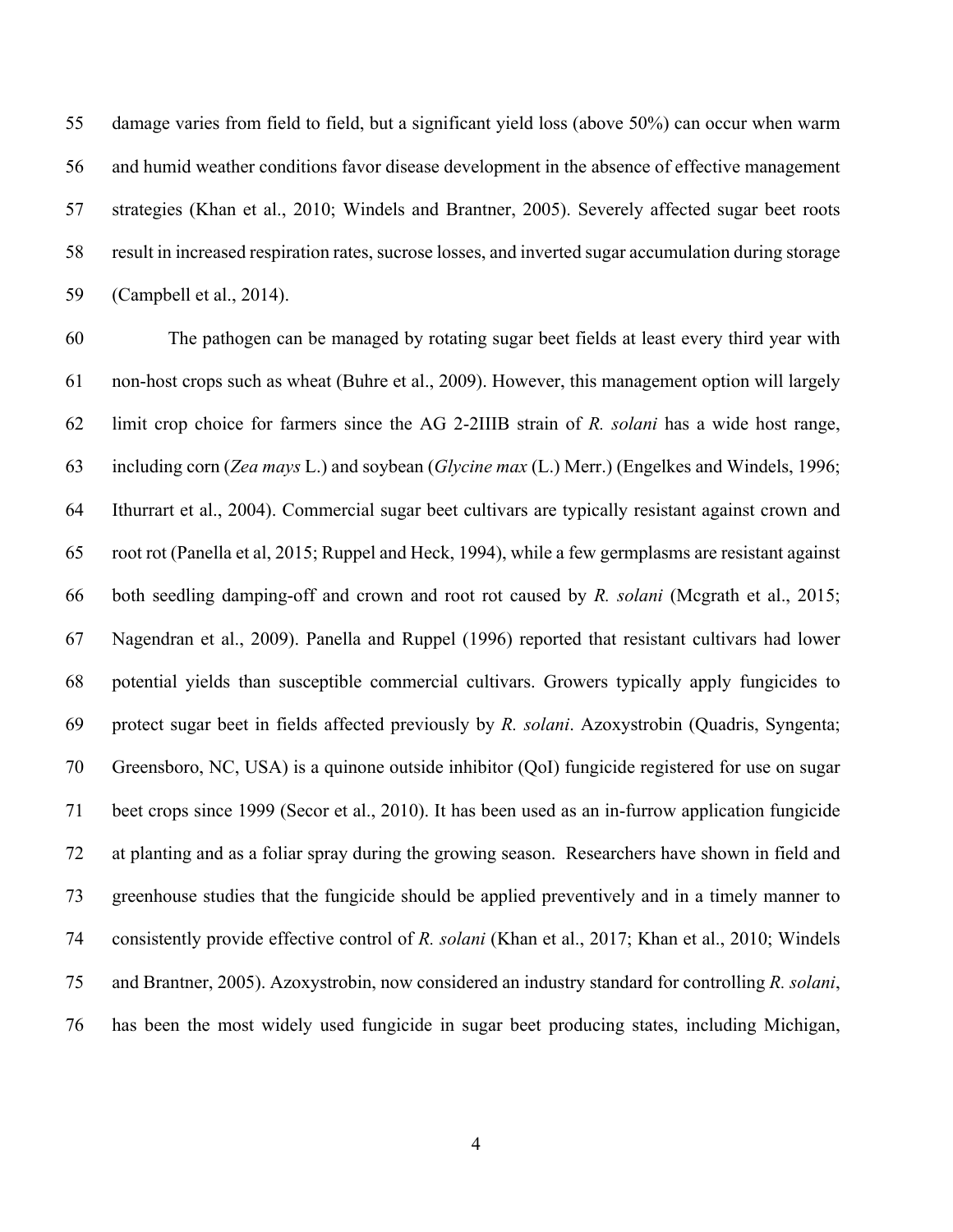Montana, Minnesota and North Dakota (Carlson et al., 2012; Harveson et al., 2004; Kirk et al., 2008; Hakk et al., 2015).

 However, QoI fungicides typically have a high risk for the buildup of a fungicide-resistant pathogen subpopulation due to their site-specific mode of action, particularly when used in fields with consecutive or repeated applications (Vincelli, 2002). This is because QoI fungicides act at a specific point to bind the Qo site of the cytochrome bc1 enzyme complex to block electron transfer in the mitochondrial respiration pathway, halting ATP synthesis in the fungal organism (Balba, 2007). *R. solani* has been considered at low risk of development of resistance against fungicides (FRAC, 2019), since it is typically a soil-borne pathogen with only one disease cycle per year with limited sexual reproduction (Brent and Hollomon, 2007). However, this fungus has been reported with the QoI fungicide resistance, as reported for *R. solani* AG 3 in potatoes (Djébali et al., 2014), AG 2-2 IIIB in turf grass (Blazier and Conway, 2004), and 1-IA in rice fields (Olaya et al., 2012). Furthermore, Arabiat and Khan (2016) reported that *R. solani* isolates from sugar beet fields showed reduced sensitivity to QoI fungicides.

 Penthiopyrad is the second generation of succinate dehydrogenase inhibitor (SDHI) fungicides with broad fungicidal activity against both basidiomycetes and ascomycetes (Yanase et al., 2013). Our previous research (Liu and Khan, 2016) showed that penthiopyrad applied as an in- furrow application or soil drench in the proximity of sugar beet seeds provided effective reduction of *R. solani* damping-off when in close proximity to the pathogen. In North Dakota, it is currently registered for sugar beet as Kabina ST (Mitsui Chemicals; Minato-ku, Tokyo, Japan) for seed treatment and as Vertisan (Dupont; Wilmington, DE, USA) for a soil application. Using penthiopyrad as a seed treatment is convenient for growers to protect sugar beet seedlings from Rhizoctonia seedling damping-off, because azoxystrobin used as an in-furrow application has been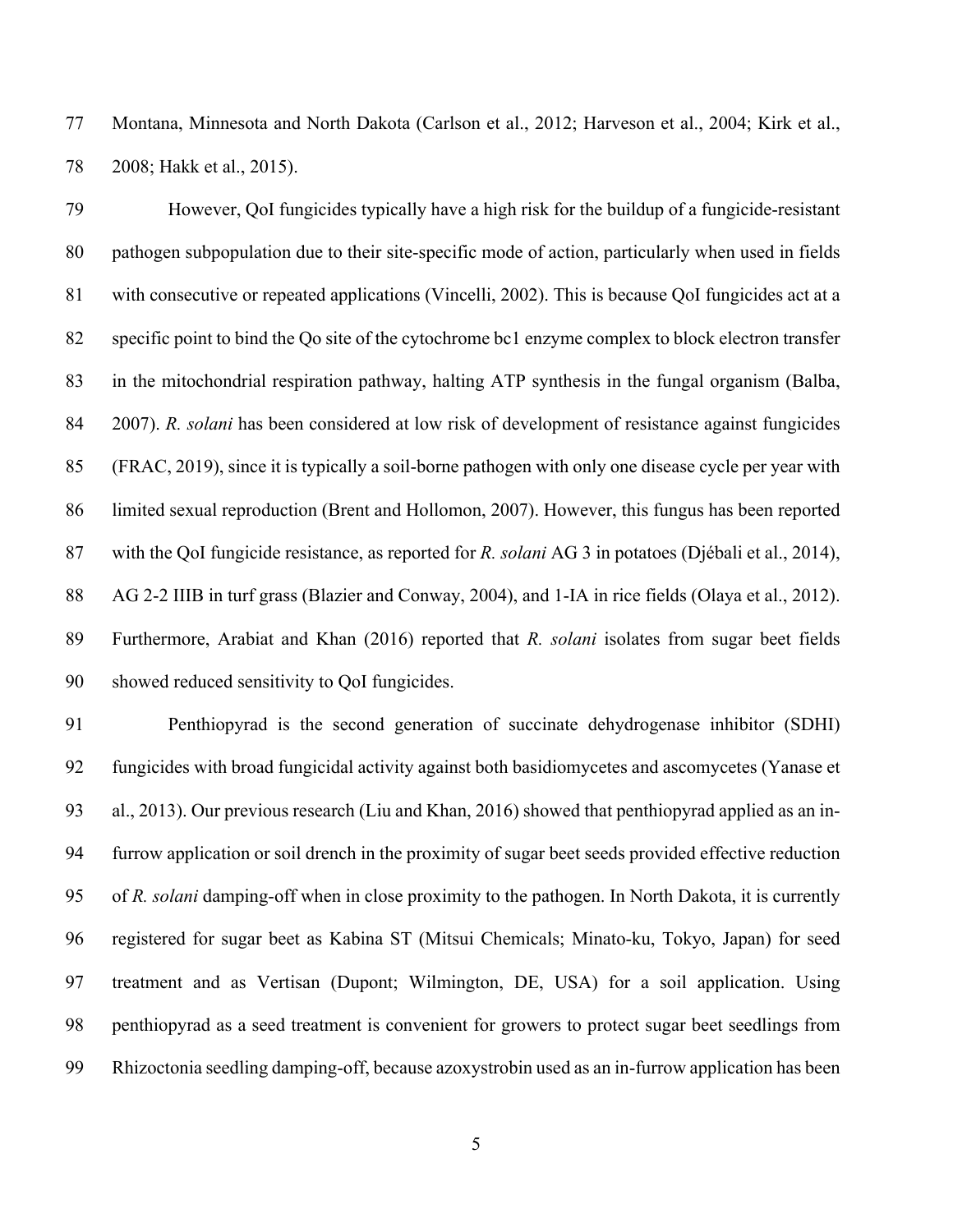limited in field practice (Quadris® Label, Syngeta; https://www.syngenta-us.com/current- label/quadris). Therefore, further research is needed to know how penthiopyrad seed treatment can be integrated with azoxystrobin used as a post-planting application to effectively control *R. solani*  during the whole growing season and to maximize fungicide longevity by mitigating potential fungicide-resistant issues. The objectives of this study were: to compare the efficacy of penthiopyrad used as a sole seed treatment versus azoxystrobin as an in-furrow or a post-planting application for controlling *R. solani*; to determine if a penthiopyrad seed treatment combined with azoxystrobin as a post-planting application can improve control of *R. solani* over sole penthiopyrad seed treatment, azoxystrobin in-furrow or post-planting spray application.

#### **2. Materials and Methods**

#### **2.1 Greenhouse Environments, Plant Material, and Inoculum Production**

 The research was conducted in the Agricultural Experiment Station greenhouse at North Dakota State University in Fargo, ND, USA. Greenhouse conditions were set to allow for a 16-h 113 photoperiod, and temperature was maintained at  $22 \pm 2$ °C (Argus Control Systems Ltd.; British Columbia, Canada). Plants were watered daily to maintain adequate moisture for plant growth and disease development.

 Two sugar beet commercial cultivars BTS 89RR10 and BTS 89RR50 used in this research were resistant and susceptible to *R. solani*, respectively (Niehaus, 2013). Sugar beet seeds were sown and grown in plastic trays measuring 27 x 13 x 13 cm (T. O. Plastics Inc.; Clearwater, MN, USA) filled with peat mix (Sunshine mix 1, Sun Gro Horticulture Ltd.; Alberta, Canada). *R. solani* AG 2-2 IIIB was used in this study, because few *R. solani* AG-4 isolates have been recently found in sugar beet fields in the U.S. (M.F.R. Khan, personal communication, October 2019). A single *R. solani* AG 2-2 IIIB isolate was obtained from Dr. Carol Windels (University of Minnesota,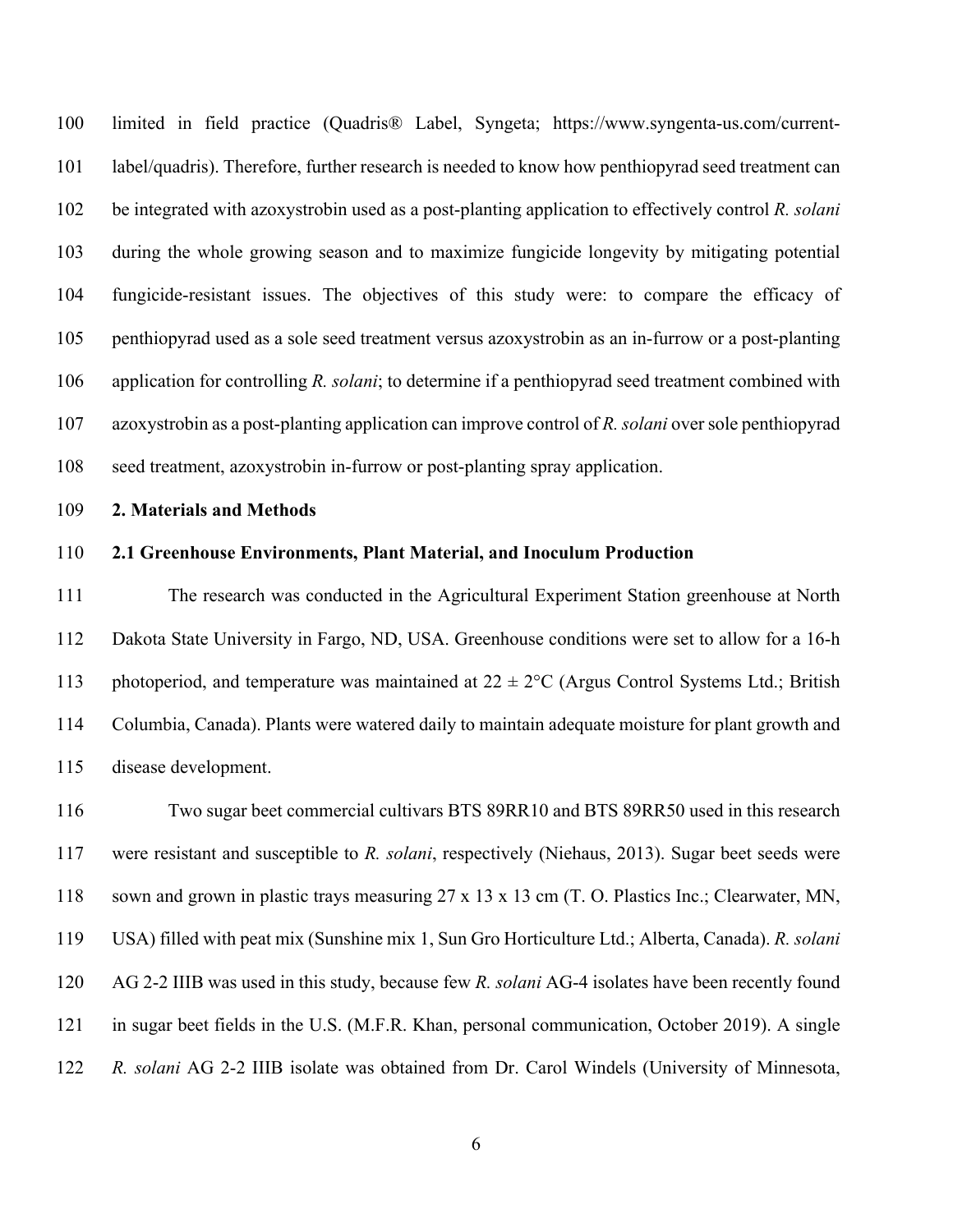Crookston, MN). It was maintained and pure cultures were grown on potato dextrose agar (PDA) and then used to produce the inoculum of *R. solani*-infested barley grains as described by Noor and Khan (2015).

## **2.2 Inoculation and Fungicide Treatments**

 A 2.5-cm depth furrow was made in the middle of each tray into which ten evenly spaced 128 sugar beet seeds were planted. Azoxystrobin (Quadris, 22.9%, Syngenta) at 167 g a.i. ha<sup>-1</sup> was applied as in-furrow directly over the sugar beet seeds in the in-furrow treatment, followed by *R. solani* inoculation. Sugar beet seeds of BTS 89RR10 and BTS 89RR50 were treated with 131 penthiopyrad (Kabina ST, 40%, Mitsui, Japan) as a seed treatment at 5, 7, and 14 g a.i. kg<sup>-1</sup> (one kg = 100,000 seeds) by Betaseed, Inc. (Tangent, OR, USA). Inoculation was done to place one *R. solani*-infested barley grain 1 cm to the side of each sugar beet seed (Noor and Khan, 2015). Sugar beet seeds in all treatments except the negative control were inoculated with the *R. solani*-infested barley grains at planting. After inoculation, seeds and inocula were covered with the peat soil. 136 Each of these penthiopyrad seed treatments was also combined with azoxystrobin at 167 g a.i. ha- <sup>1</sup> used as an 18-cm band application treatment on 2-leaf stage sugar beet seedlings at 14 days after planting. The fungicide azoxystrobin was delivered in a spraying booth (De Vries Manufacturing; 139 Hollandaise, MN, USA) calibrated to deliver 47 L ha<sup>-1</sup> at 138 kPa through a single flat fan nozzle (4001E).

In total, there were ten treatments as seen in Table 1 and below:

treatments 1, 2, 3: sole penthiopyrad-treated seeds at 5, 7, and 14 g a.i. kg<sup>-1</sup> of seeds;

143 treatments 4, 5, 6: penthiopyrad-treated seeds at 5, 7, and 14 g a.i.  $kg^{-1}$  of seeds combined 144 respectively with an 18-cm band application of azoxystrobin at g a.i. ha<sup>-1</sup> 14 days after planting;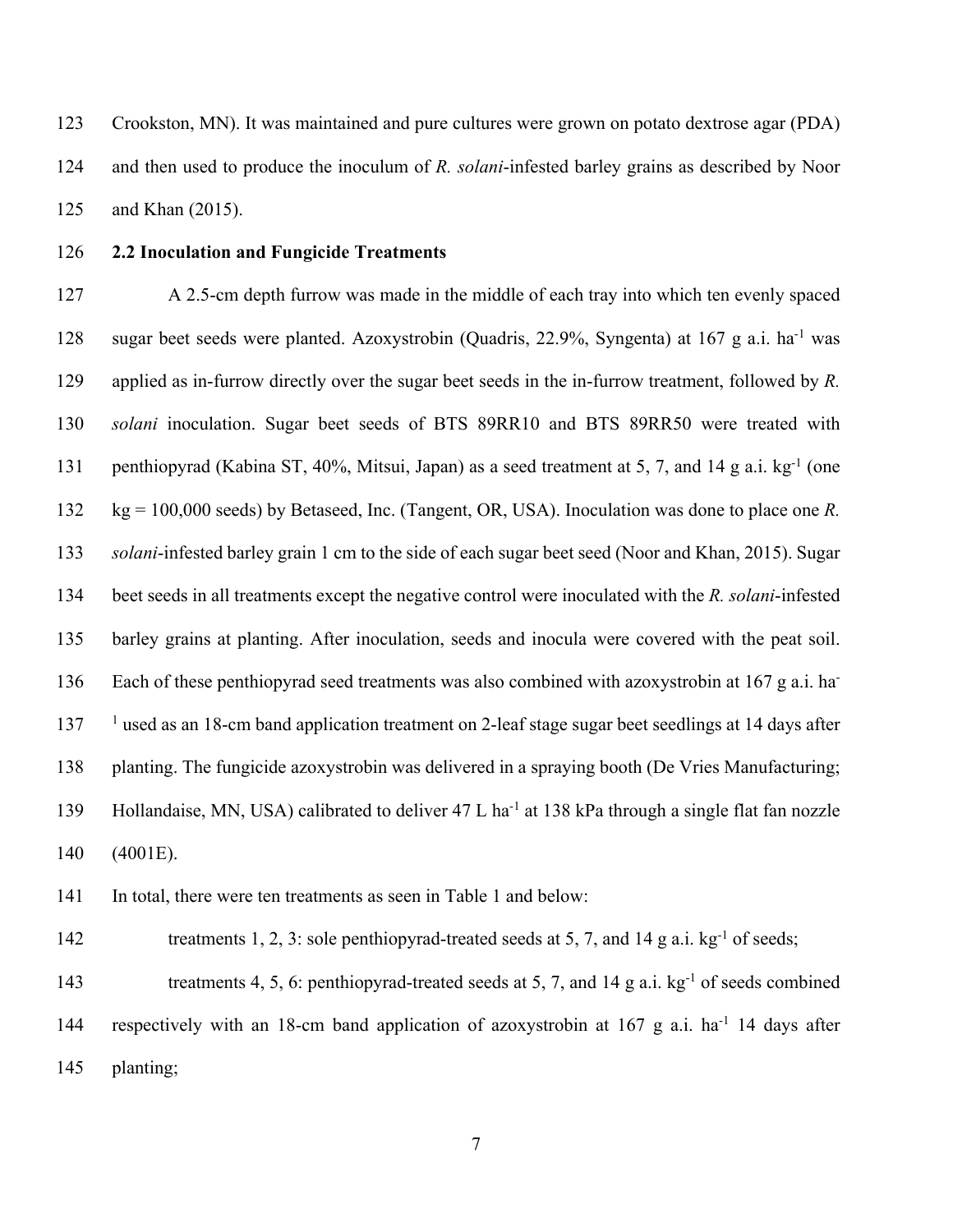146 treatment 7: azoxystrobin at g a.i. ha<sup>-1</sup> applied in-furrow directly over seeds without penthiopyrad seed treatment at planting;

148 treatment 8: azoxystrobin at g a.i. ha<sup>-1</sup> sprayed on leaves in an 18-cm band 14 days after planting seeds without penthiopyrad seed treatment;

- treatment 9: positive control in which seeds were inoculated with *R. solani*-infested barley grains without any fungicide use;
- treatment 10: negative control in which seeds were inoculated with sterilized barley grains without any fungicide use.
- 

## **2.3 Data Collection and Data Analysis**

 Experimentation was conducted twice as a complete randomized design (CRD) with four replicates. We observed and recorded total emerged seedlings, seedlings lost to damping off by *R. solani* and heathy seedlings in each replicate at 10, 20, 30, and 45 days after planting. We used seedling survival rate and seedling loss rate as indicators to measure seedling damping off incidences. Seedling survival rate (%) was calculated as:

160 Seedling survival rate  $(\%)$  = (Total healthy seedlings)/(Total emerged seedlings)\*100

- The seedling loss rate was calculated as:
- Seedling loss rate (%) = (Total emerged seedlings Total healthy seedlings)/(Total emerged
- 

### seedlings)\*100

Finally, the areas under the disease progress curve (AUDPC) was calculated treating the seedling

loss rate as a measurement for seedling damping off incidence following Madden et al. (2007):

166  $\text{AUDPC} = \sum_{i=1}^{n-1} [(y_i + y_{i+1})/2](t_{i+1} - t_i)$ 

167 where  $y_i$ = seedling loss rate at the i*th* observation,  $t_i$ = time (days) at the i*th* observation,  $y_{i+1}$  = 168 seedling loss rate at the  $(i+1th)$  observation and  $t_{i+1}$  = time (days) at the  $(i+1th)$  observation, and n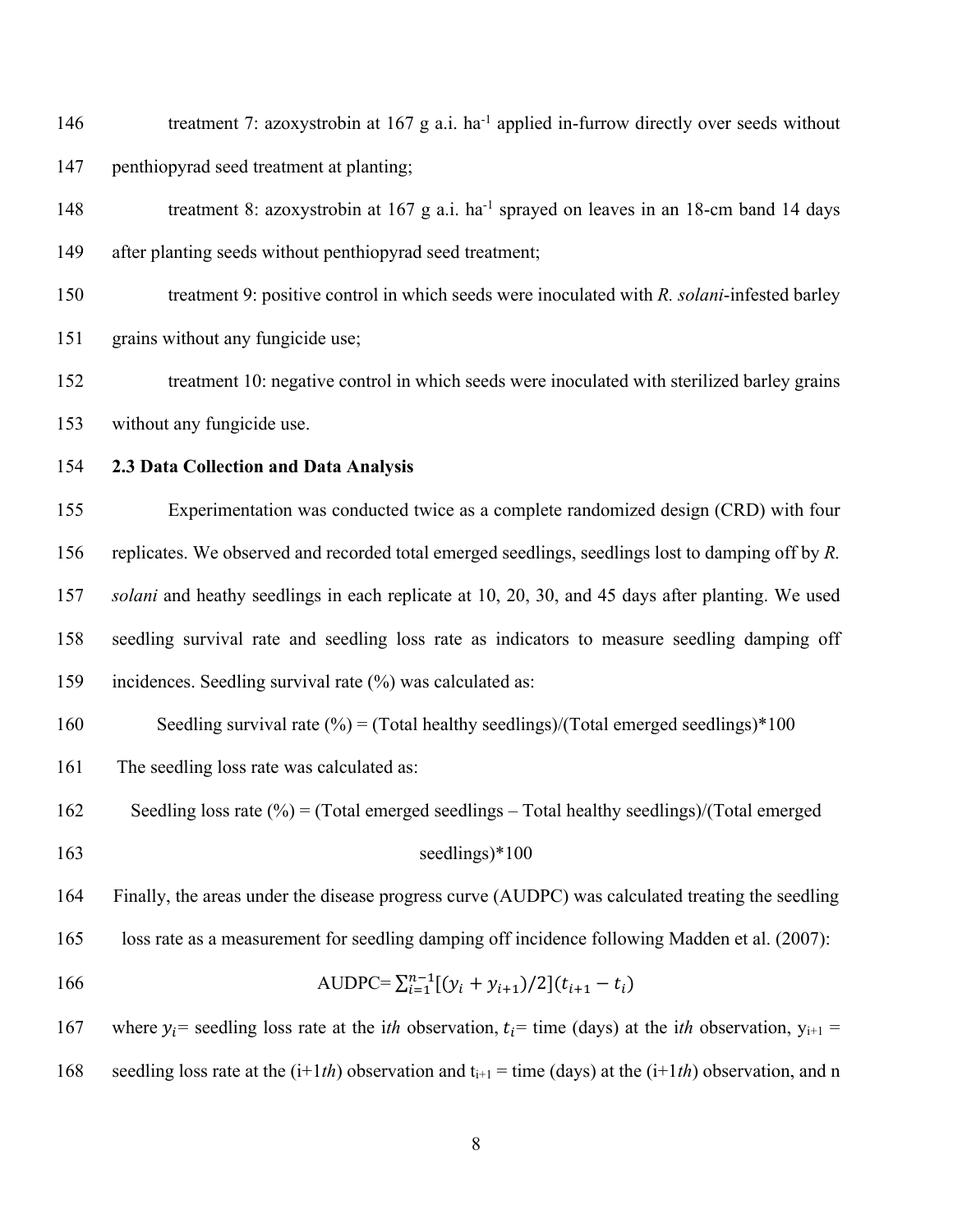| 169               | = total points of observations. So, the calculated AUDPC for seedling loss rate acted as an indicator           |  |  |  |  |
|-------------------|-----------------------------------------------------------------------------------------------------------------|--|--|--|--|
| 170               | to measure the accumulative effects of damping off caused by $R$ . solani AG 2-2 IIIB. Dead                     |  |  |  |  |
| 171               | seedlings and infected plants were collected and re-isolated to confirm the presence of R. solani               |  |  |  |  |
| 172               | AG 2-2 IIIB to cause the death or infection.                                                                    |  |  |  |  |
| 173               | The homogeneity for variances between the two experiments was tested by Levene's test                           |  |  |  |  |
| 174               | before the data from the two experiments were combined. Analysis of variance (ANONA) was                        |  |  |  |  |
| 175               | performed for the seedling survival rate and AUDPC. Means between treatments were separated                     |  |  |  |  |
| 176               | using the post hoc test of Fisher's Least Significant Difference (LSD) at a statistically significant           |  |  |  |  |
| 177               | level $p=0.05$ . All the statistical analyses were conducted using the general linear model procedure           |  |  |  |  |
| 178               | (Proc GLM) in SAS (Version 9.3, SAS Institute Inc.; Cary, NC, USA).                                             |  |  |  |  |
| 179<br>180<br>181 | 3. Results                                                                                                      |  |  |  |  |
|                   | Data from two experiments of seedling survival rates and AUDPC were combined since                              |  |  |  |  |
| 182               | their homogeneity test for variance was not significantly different ( $p=0.86$ and $p=0.89$ ,                   |  |  |  |  |
| 183               | respectively). No significant differences were found between the resistant and susceptible cultivars            |  |  |  |  |
| 184               | across all ten treatments on seedling survival rate ( $p=0.53$ ) and AUDPC ( $p=0.77$ ).                        |  |  |  |  |
| 185               | Figure 1 shows the seedling survival rate of each treatment at 30 days after inoculation.                       |  |  |  |  |
| 186               | In the negative control, 94% of total seedlings emerged without the presence of seedling                        |  |  |  |  |
| 187               | damping-off symptoms. As expected, seedling survival rate was significantly reduced by $R$ .                    |  |  |  |  |
| 188               | solani AG 2-2 IIIB and was the lowest in the positive control which indicated that the R. solani-               |  |  |  |  |
| 189               | infested barley grains worked effectively. Clearly, a band spray of azoxystrobin at 167 g a.i. ha <sup>-1</sup> |  |  |  |  |
| 190               | on leaves at 14 days after planting did not prevent the seedling damping off $(p>0.05)$ and                     |  |  |  |  |
| 191               | resulted in as low seedling survival rate as in the positive control (Figure 1). Compared with the              |  |  |  |  |
| 192               | positive control, all sole seed treatments at three levels of penthiopyrad and their respective                 |  |  |  |  |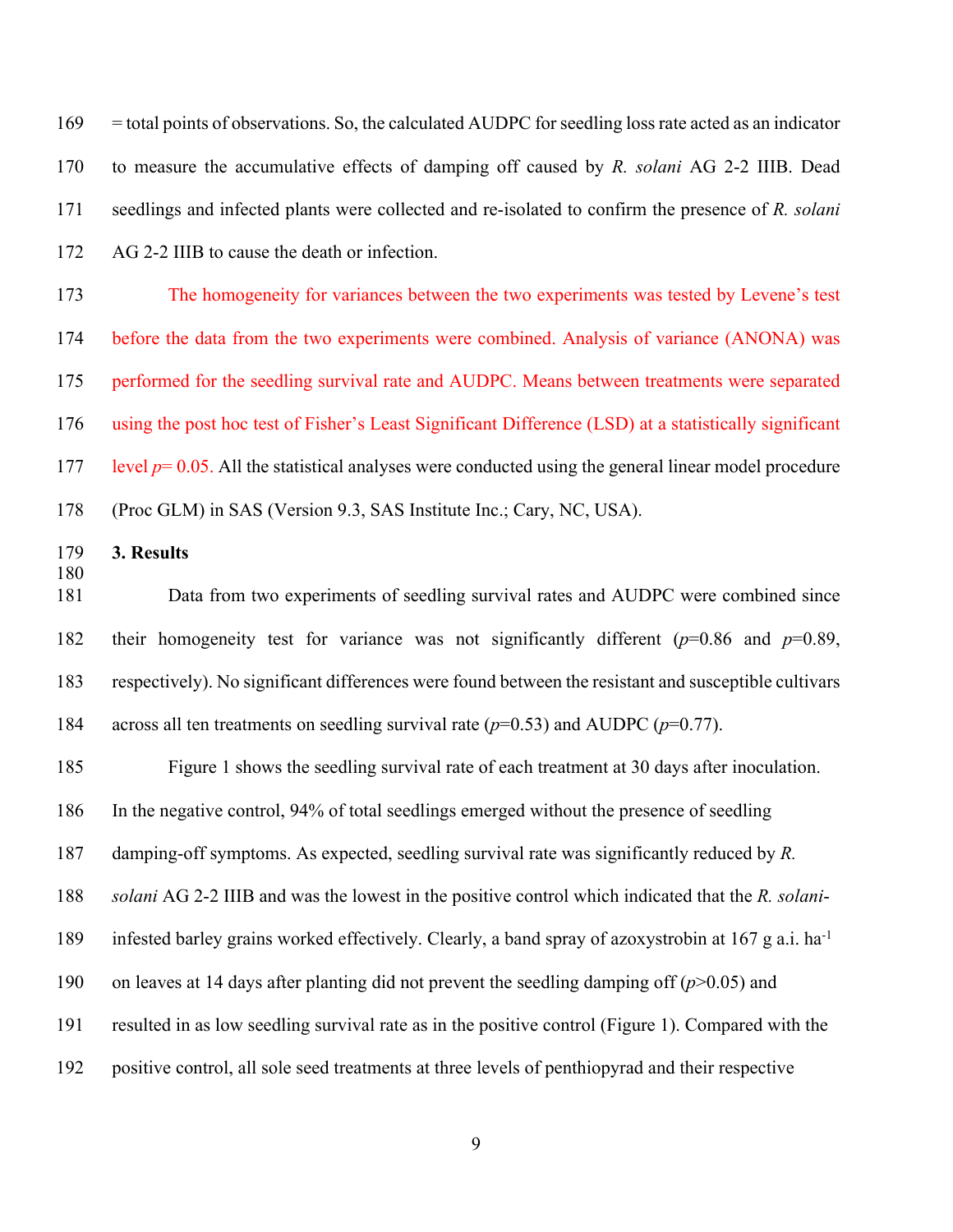combination with azoxystrobin as post-planting application significantly increased seedling 194 survival rate  $(p<0.05)$ . However, when compared with the negative control, sole penthiopyrad 195 seed treatment at 14 g a.i.  $kg^{-1}$  of seeds at planting, sole azoxystrobin in-furrow application at 196 167 g a.i. ha<sup>-1</sup> at planting and combinations of seed penthiopyrad treatment at 7 and 14 g a.i. kg<sup>-1</sup> 197 with azoxystrobin application at 167 g a.i. ha<sup>-1</sup> 14 days after planting were equally effective in protecting seedlings from damping off and thus these four treatments did not differ significantly 199 from the negative control in seedling survival rate  $(p>0.05)$ .

 Figure 2 shows progress in the seedling loss rate because of damping-off caused by *R. solani* for each treatment. For both the positive control and the sole azoxystrobin treatment as an 18-cm band spray on leaves at 14 days after inoculation (DAI), the seedling loss rate progressed rapidly and the seedling loss rates reached approximately 90% at 45 DAI. For sole penthiopyrad 204 treatments at 5, 7, and 14 g a.i.  $kg^{-1}$ , there was an accelerated increase of seedlings loss rate after 30 DAI. While penthiopyrad seed-treatments with azoxystrobin application at 14 days after planting showed consistently a slow progress seedlings loss rate throughout the experiment. Table 1 shows the integral effects of each treatment on AUDPC for seedling loss rate (i.e. a measurement of the seedling damping off incidences). As expected, all emerged seedlings in the negative control survived without damping-off incidences and therefore, the AUDPC was zero. The positive control had the highest AUDPC followed by the sole azoxystrobin treatment 211 with an 18-cm band spray of azoxystrobin at g a.i. ha<sup>-1</sup> on leaves at 14 days after inoculation, but both these treatments did not differ significantly (*p*>0.05). The standard in-furrow application 213 of azoxystrobin at 167 g a.i. ha<sup>-1</sup> at planting had the lowest AUDPC, but did not differ 214 significantly from sole penthiopyrad seed treatment at g a.i. kg<sup>-1</sup> of seeds and the 215 combinations of penthiopyrad seed treatments at 7 and 14 g a.i.  $kg^{-1}$  of seeds with azoxystrobin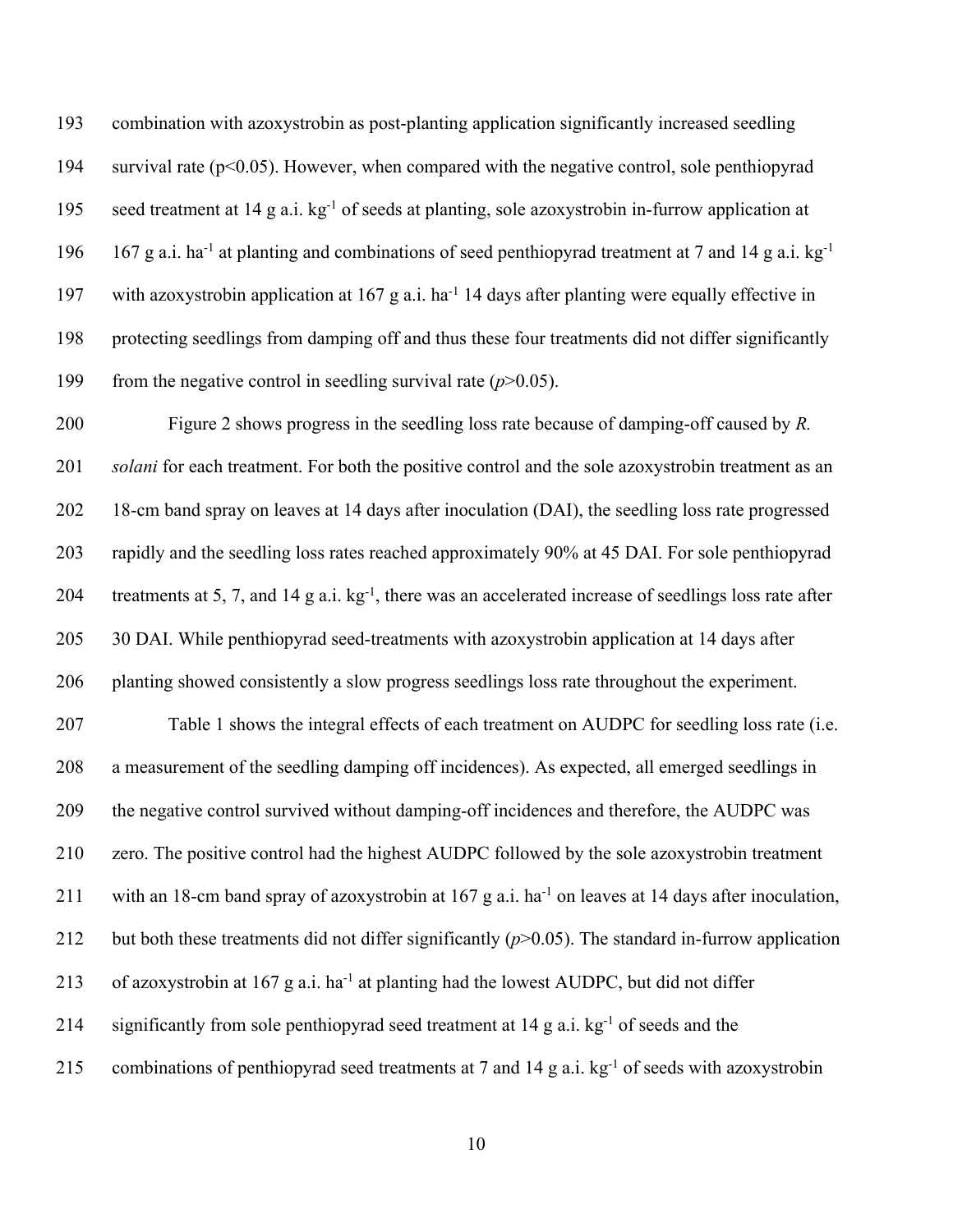216 at 167 g a.i. ha<sup>-1</sup> applied at 14 days after inoculation  $(p>0.05)$ . Sole penthiopyrad seed treatments 217 at 5 and 7 g a.i.  $kg^{-1}$  of seeds and the combination of penthiopyrad seed treatments at 5 g a.i.  $kg^{-1}$ 218 of seeds with azoxystrobin application at g a.i. ha<sup>-1</sup> 14 days after inoculation did not differ in AUDPC (*p*>0.05), but they had significantly larger AUDPC than the standard in-furrow 220 application of azoxystrobin at 167 g a.i. ha<sup>-1</sup> at planting ( $p$ >0.05).

#### **4. Discussion**

 The resistant cultivar (BTS 89RR10) was not superior to the susceptible one (BTS89RR50) in increasing the seedling survival rate (*p*=0.53) or in reducing the AUDPC (*p*=0.77) caused by *R. solani* in this study. Two types of resistance in sugar beet germplasm against *R. solani* are known and depend on the plant age when infection takes place: seedling damping-off resistance and root rot resistance. Sugar beet resistance usually refers to root and crown rot resistance determined via screening plants after inoculation on mature sugar beet root. Gaskill (1968) reported that none of the sugar beet cultivars tested were resistant to seedling damping-off caused by *R. solani* inoculation at sugar beet planting. Few sugar beet germplasms have been reported to have the resistance to *R. solani* damping-off (Mcgrath et al., 2015; Nagendran et al., 2009), but this damping-off resistance was screened by inoculation at two- to four- true leaf stage instead of following Gaskill (1968) who conducted the inoculation at planting. Furthermore, these germplasms are not commercially available to sugar beet growers. By inoculation at planting, Liu et al. (2019) demonstrated that sugar beet seedlings of commercial cultivars were highly susceptible to *R. solani* until at four-weeks-old when plants were at about six leaf stage, even for the most resistant cultivars. In the current study, barley grains infested with *R. solani* placed at the time of planting also induced severe seedling damping-off incidences (i.e. high seedling loss rate) in the resistant cultivar (BTS 89RR10) in the positive control.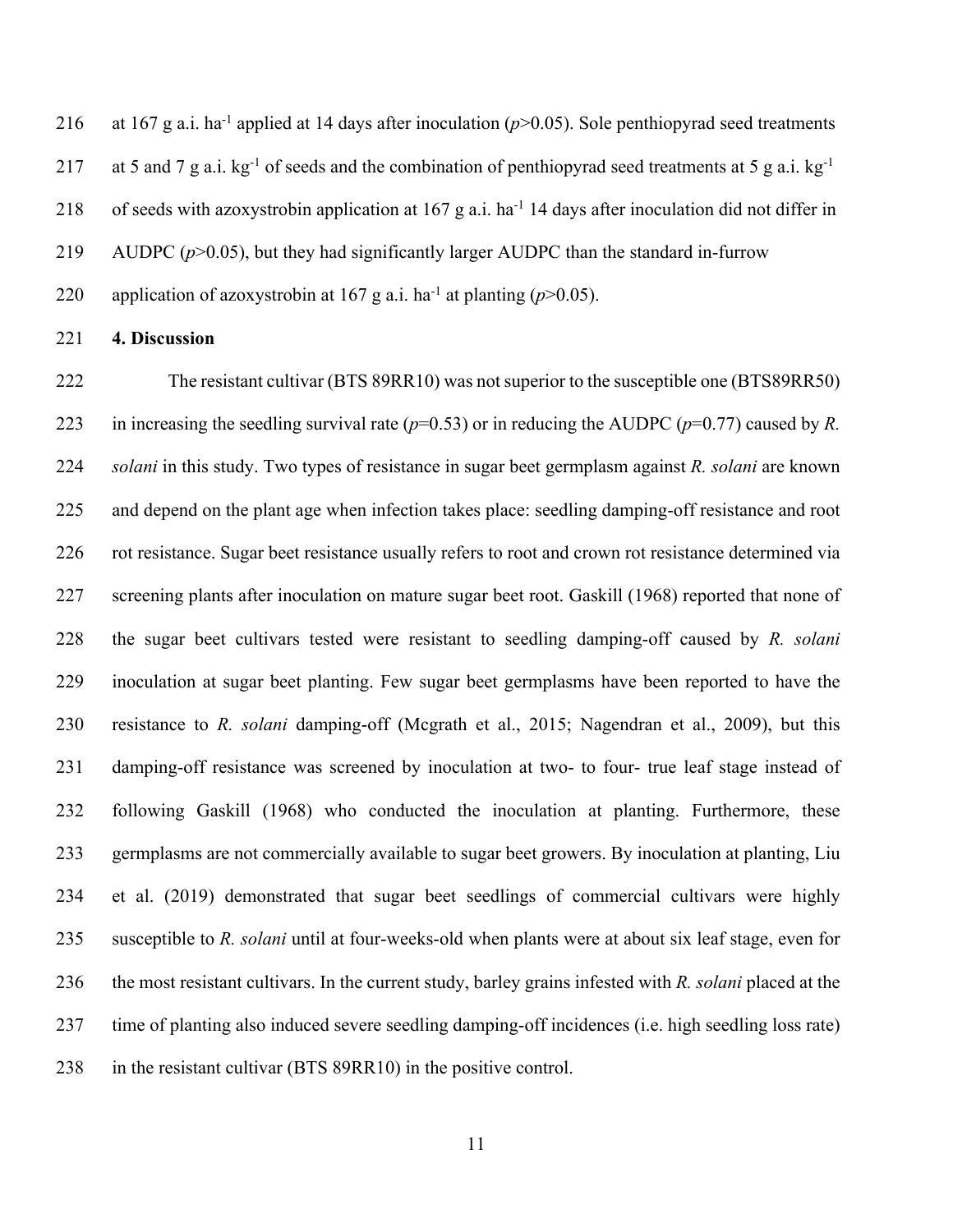Early chemical protection is required for vulnerable sugar beet seedlings, especially when conditions are ideal for infection by soil borne fungi . *R. solani* is a ubiquitous soil-borne fungus overwintering as sclerotia and on infected root debris, which serves as initial inoculum to cause seedling damping-off in the next crop when soil temperatures become warm enough. According to Khan et al. (2010), the soil temperature threshold at which *R. solani* becomes infective to sugar beets is 18°C. In North Dakota and Minnesota, the average soil temperature can be expected to reach 18°C by May during which sugar beet drilling takes place (NDAWN; http://ndawn.ndsu.nodak.edu/). This temperature threshold, which generally occurs in May in northern sugar beet production areas in the US, indicates that *R. solani* surviving from the previous year could be active in the early growing season to cause damping-off to vulnerable sugar beet 249 seedlings. Our study demonstrated that azoxystrobin applied in-furrow at g a.i. ha<sup>-1</sup> at planting provided excellent control of *R. solani* and seedling establishment achieved was comparable to that in the negative control. However, the sole use of azoxystrobin at the same rate applied as a post spray on seedling leaves at 14 days after planting led to losses of most seedlings to *R. solani*, with a similar poor seedling survival rate to that in the positive control. It was too late to spray azoxystrobin at 14 days after planting because most of the sugar beet seedlings would have been infected if inocula of *R. solani* were present. Thus, effective fungicides must be applied before *R. solani* infection takes place (Windels and Brantner, 2005).

 Penthiopyrad used as seed treatment allows the chemical to be used at a low rate on the seed to protect the seedlings from *R. solani* infection. In the current study, penthiopyrad used as 259 seed treatment at 14 g a.i.  $kg^{-1}$  of seeds was observed to be safe to sugar beet plants and effective against *R. solani* being comparable to the standard azoxystrobin applied in-furrow at planting. These results agreed with those of Windels and Brantner (2009). They found that a penthiopyrad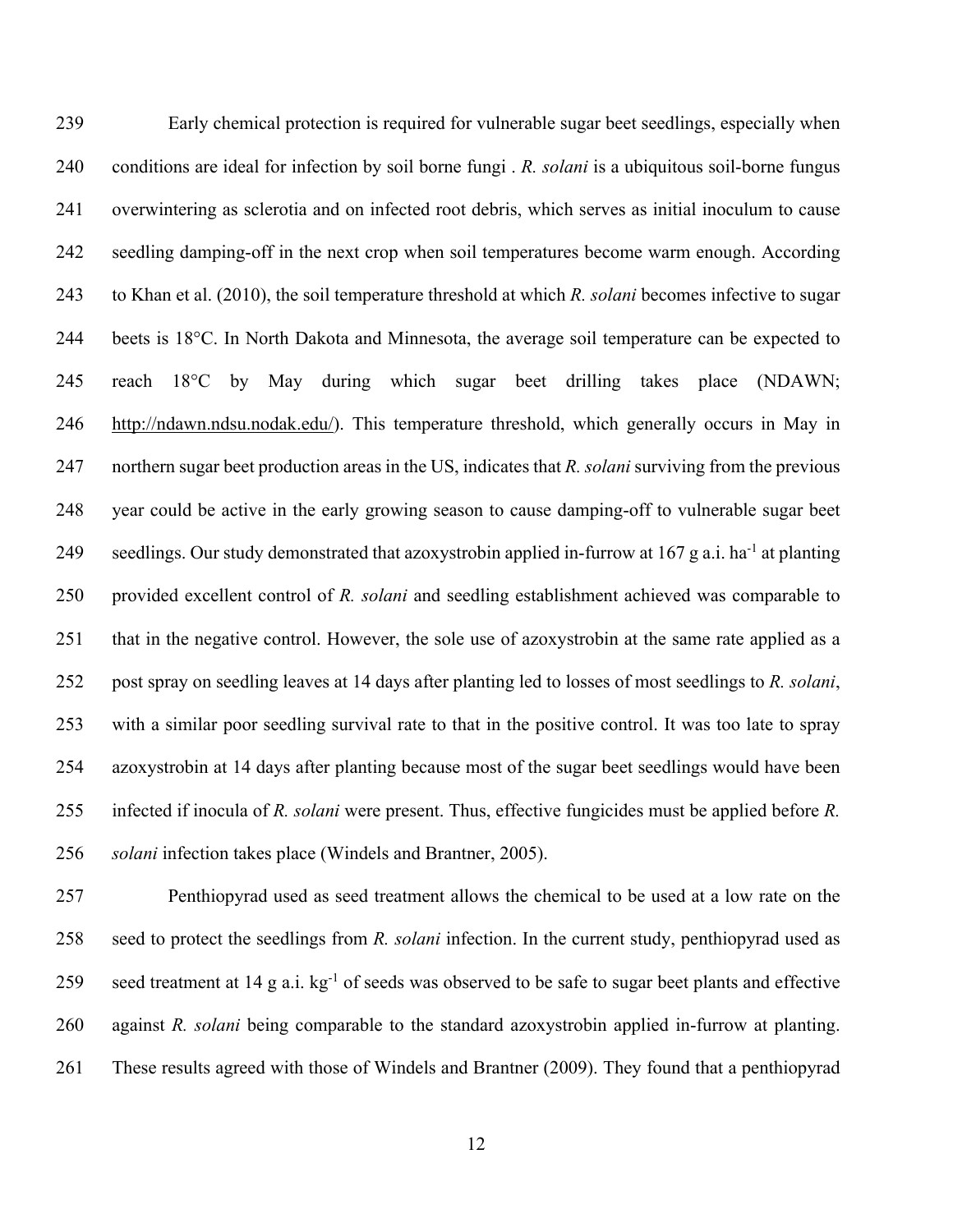262 seed treatment at as high as at 84 g a.i.  $kg^{-1}$  of seeds was still effective 28 days post-applications of azoxystrobin in managing *R. solani* AG 4, AG 2-2 IV, and AG 2-2 IIIB, with no observed phytotoxicity.

 In the current study, the efficacy of penthiopyrad seed treatment declined gradually with the decreasing dose. This could be due to the penthiopyrad treatment around seeds being washed off by daily watering over time, while the soil-borne fungus *R. solani* still survived in the soil. Penthiopyrad seed treatment can also be washed off by rainfall in fields and is likely to be degraded 269 by the soil microbiome. In the current study, penthiopyrad seed treatments at 7 and 14 g a.i. kg<sup>-1</sup> 270 of seeds combined with an 18-cm band application of azoxystrobin at g a.i. ha<sup>-1</sup> 14 days after planting still maintained effectiveness in controlling *R. solani*. The effect of the azoxystrobin in- furrow application combined with penthiopyrad seed treatment possibly depended on whether penthiopyrad seed treatment could still effectively prevent infection for 14 days when *R. solani* is 274 present, since a sole azoxystrobin sprayed at g a.i. ha<sup>-1</sup> on leaves in an 18-cm band 14 days after planting without penthiopyrad seed treatment at planting was not effective after the infection 276 occurred. Combined with the azoxystrobin treatment, penthiopyrad at 7 g a.i.  $kg^{-1}$  of seeds 277 performed better than at 5 g a.i.  $kg^{-1}$  of seeds, indicating that 5 g a.i.  $kg^{-1}$  might be too low to be effective against *R. solani* infection after 14 days. In future studies, discerning the period of penthiopyrad seed treatment effectiveness in the field will help growers when to apply azoxystrobin after the penthiopyrad-treated seeds are sown to achieve a satisfactory control of *R. solani* throughout the growing season.

 Penthiopyrad is a SDHI fungicide and was shown here to be a viable seed treatment. When it is combined with an azoxystrobin post application, penthiopyrad can be a useful option for fungicide resistance management of *R. solani*. In North Dakota and Minnesota, QoI class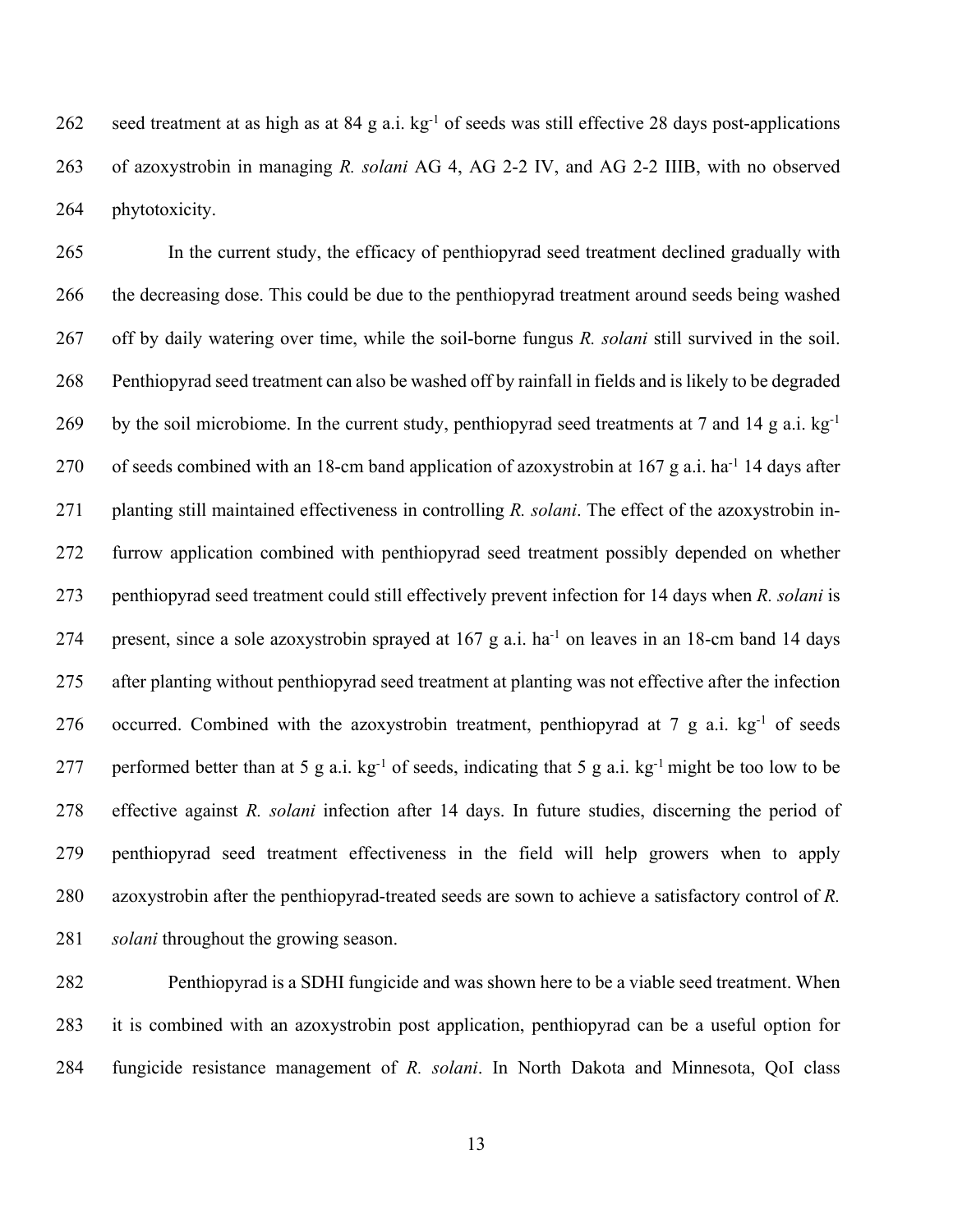fungicides, azoxystrobin and pyraclostrobin have been used intensively as both in-furrow and post application by sugar beet growers to manage *R. solani* (Carlson et al., 2012). Azoxystrobin is still effective in controlling the pathogen on sugar beet, but recent concerns with the reduced sensitivity of *R. solani* isolates from sugar beet fields to QoI fungicides have been raised by Arabiat and Khan (2016). Thus, the continued use of QoI fungicide in a repeated manner may result in a *R. solani* population that cannot be adequately reduced in sugar beet fields, as has occurred in rice fields in Louisiana (Olaya et al., 2012). In addition, most growers are not using azoxystrobin in-furrow since the current label (https://www.syngenta-us.com/current-label/quadris) does not recommend the use of azoxystrobin in-furrow with a starter fertilizer at planting, a common practice by many producers in North Dakota, Minnesota, Michigan, Nebraska, Wyoming and Montana (Noor and Khan, 2015; *personal communication* Mohamed Khan), and when cool soil conditions will prevail after planting. In conclusion, it would be useful for sugar beet growers to have a SDHI fungicide such as penthiopyrad used as a seed treatment to provide early protection to vulnerable seedlings and provide further protection to the succeeding adult plants with a post-planting QoI azoxystrobin fungicide application. This combination of fungicide chemistries would maximize the effective life of fungicides through better fungicide resistance management while providing a longer period of control of *R. solani* in sugar beet fields.

- **5. Literature cited**
- Anderson, N.A. 1982. The genetics and pathology of *Rhizoctonia solani*. Annu. Rev. Phytopathol. 20:329-347.
- Arabiat, S., and Khan, M.F.R. 2016. Sensitivity of *Rhizoctonia solani* AG-2-2 from sugar beet to fungicides. Plant Dis. 100:2427-2433.
- Arakawa, M., and Inagaki, K. 2014. Molecular markers for genotyping anastomosis groups and understanding the population biology of Rhizoctonia species. J. Gen. Plant Pathol. 80(5):401-407.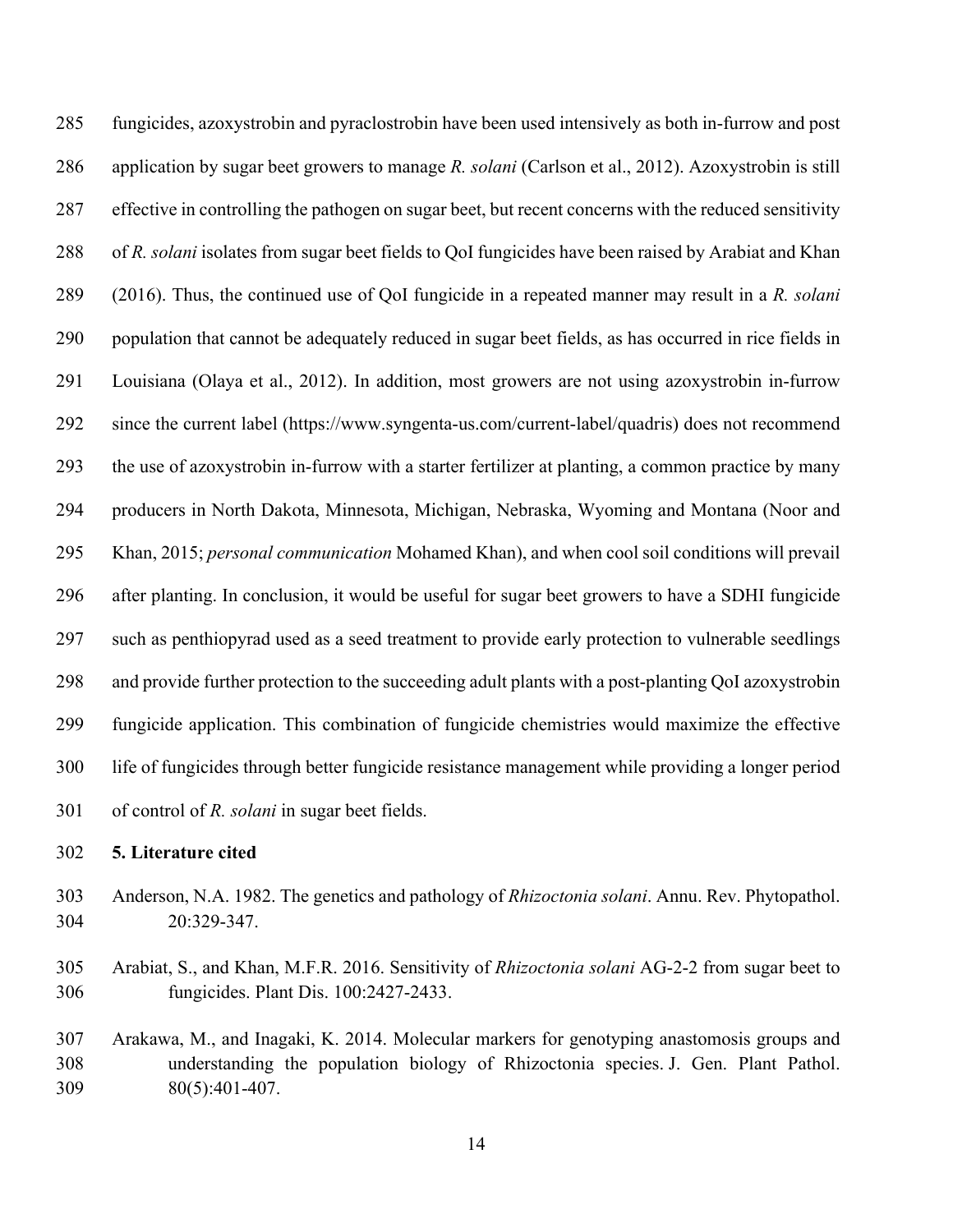- Balba, H., 2007. Review of strobilurin fungicide chemicals. J. Environ. Sci. Heal. B 42:441-451.
- Bangsund, D.A., Hodur, N.M., Leistritz, F.L., 2012. Economic Contribution of the Sugar Beet Industry in Minnesota and North Dakota. AAE 668. Dept. of Agri- business and Applied Economics, North Dakota State Univ., Fargo. Available at https://ageconsearch.umn.edu/record/121494/ (Verified 25 Oct. 2019).
- Bartholomäus, A., Mittler, S., Märländer, B., and Varrelmann, M. 2017. Control of *Rhizoctonia solani* in sugar beet and effect of fungicide application and plant cultivar on inoculum potential in the soil. Plant Dis. 101(6):941-947.
- Blazier, S.R., and Conway, K.E. 2004. Characterization of *Rhizoctonia solani* isolates associated with patch diseases on turf grass. Proc. Okla. Acad. Sci. 84:41-51.
- Bolton, M.D., Panella, L., Campbell, L., and Khan, M.F.R. 2010. Temperature, moisture, and fungicide effects in managing Rhizoctonia root and crown rot of sugarbeet. Phytopathol. 100:689–697.
- Brent, K.J. and Hollomon, D.W. 2007. Fungicide resistance in crop pathogens: How can it be 324 managed? FRA Monogr. 1,  $2<sup>nd</sup>$  ed. GIFAP, Brussels.
- Buhre, C., Kluth, C., Bürcky, K., Märländer, B., and Varrelmann, M. 2009. Integrated control of root and crown rot in sugar beet: Combined effects of cultivar, crop rotation, and soil tillage. Plant Dis. 93:155-161.
- Campbell, L.G., Windels, C.E., Fugate, K.K., and Brantner, J.R. 2014. Postharvest losses associated with severity of Rhizoctonia crown and root rot of sugarbeet at harvest. J. Sugar Beet Res. 51(1/2):31.
- Carling, D.E., Kuninga, S., and Brainard, K.A. 2002. Hyphal anastomosis reactions, rDNA- internal transcribed spacer sequences, and virulence levels among subsets of *Rhizoctonia solani* anastomosis groups-2 (AG-2) and AG-BI. Phytopathol. 92:43-50.
- Carlson, A.L., Khan, M.F.R., Stachler, J.M., and Boetel, M.A. 2012. Survey of fungicide use in sugarbeet in Minnesota and eastern North Dakota in 2012. Sugar Beet Res. Ext. Rep. 42:181-182. Available At http://www.sbreb.org/wp-content/uploads/2018/03/CarlsonSurveyFungicide2012.pdf. (Verified 25 Oct. 2019).
- Djébali, N., Elkahoui, S., Taamalli, W., Hessini, K., Tarhouni, B., and Mrabet, M. 2014. Tunisian *Rhizoctonia solani* AG3 strains affect potato shoot macronutrients content, infect faba bean plants and show in vitro resistance to azoxystrobin. Australas. Plant Path. 43(3): 347-358.
- Draycott, A.P. 2006. Introduction. In A.P. Draycott (Ed.), Sugarbeet (pp. 1-8). Blackwell, Oxford, UK.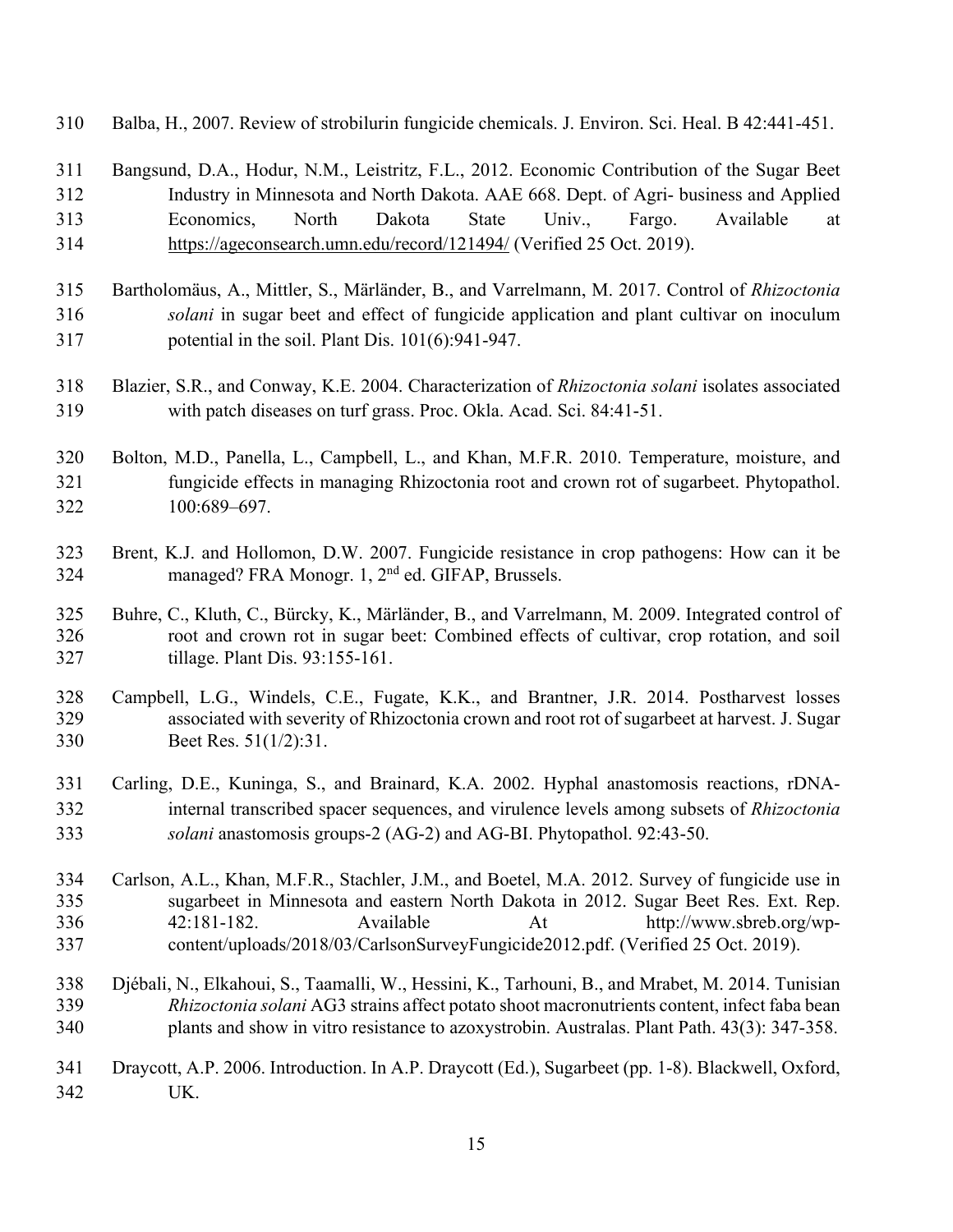- Engelkes, C.A., and Windels, C.E. 1996. Susceptibility of sugar beet and beans to *Rhizoctonia solani* AG-2-2 IIIB and AG-2-2 IV. Plant Dis. 80:1413-1417.
- FAOSTAT. 2017. Food and Agricultural Organization of the Kged States. Available at http://www.fao.org/faostat/en/#data/QC. (Verified 25 Oct. 2019).
- FRAC. 2019. Fungicide Resistance Action Committee Pathogen Risk List 2019. Available at https://www.frac.info/docs/default-source/publications/pathogen-risk/frac-pathogen-list-2019.pdf. (Verified 25 Oct. 2019).
- Garcia, A.J., Buttner, G., Guitierrez, H., Heijbroek, W., Ioannides, P., Nihlgaard, M., Richard- Molard, M., Panella, L., Rossi, V., Rossner, H., Schneider, J. H. M., and Wauters, A. 2001. Integrated control of Rhizoctonia root rot - First results of an IIRB trial series. Pages 397- 400 in: Proceedings of the 64th IIRB Congress.
- Gaskill, J.O. 1968. Breeding for Rhizoctonia resistance in sugar beet. Am. Soc. Sugar Beet Technol. 15:107-119.
- Hakk, P.C., Carlson, A.L., Khan, M.F.R., Peter, T.J., Boetel, M.A., 2015. Survey of fungicide use in sugarbeet in Minnesota and eastern North Dakota in 2015. Sugar Beet Res. Ext. Rep. 45:119-123. Available at http://www.sbreb.org/wp-content/uploads/2018/02/SurveyFungicideEastNDHakk2015.pdf. (Verified 25 Oct. 2019).
- Harveson, R.M., Hein, G.L., Smith, J.A., Wilson, R.G., and Yonts, C.D. 2004. An Integrated Approach to Cultivar Evaluation and Selection for Imporving Suger Beet Profitability: A Successful Case Study for the Central High Plains. Plant Dis. 86(3):192-204.
- Ithurrart, M.E.F., Büttner, G., and Petersen, J. 2004. Rhizoctonia root rot in sugarbeet (*Beta vulgaris* ssp *altissima*)-Epidemiological aspects in relation to maize (*Zea mays*) as a host plant. J. Plant Dis. Protect. 111:302-312.
- Khan, A.F., Liu, Y., and Khan, M.F.R. 2017. Efficacy and safety of generic azoxystrobin at controlling *Rhizoctonia solani* in sugar beet. Crop Prot. 93:77-81.
- Khan, M.F.R., Khan, J., and Bradley, C.A. 2010. Effect of azoxystrobin applications based on soil temperature on Rhizoctonia root and crown rot of sugar beet. Int. Sugar J. 112:557-560.
- Kiewnick, S., Jacobsen, B.J., Braun-Kiewnick, A., Eckhoff, J.L., and Bergman, J.W. 2001. Integrated control of Rhizoctonia crown and root rot of sugar beet with fungicides and antagonistic bacteria. Plant Dis. 85:718-722.
- Kirk, W.W., Wharton, P.S., Schafer, R.L., Tumbalam, P., Poindexter, S., Guza, C., Fogg, R., Schlatter, T., Stewart, J., Hubbell, L., and Ruppal, D. 2008. Optimizing fungicide timing for the control of Rhizoctonia crown and root rot of sugarbeet using soil temperature and plant growth stages. Plant Dis. 92:1091-1098.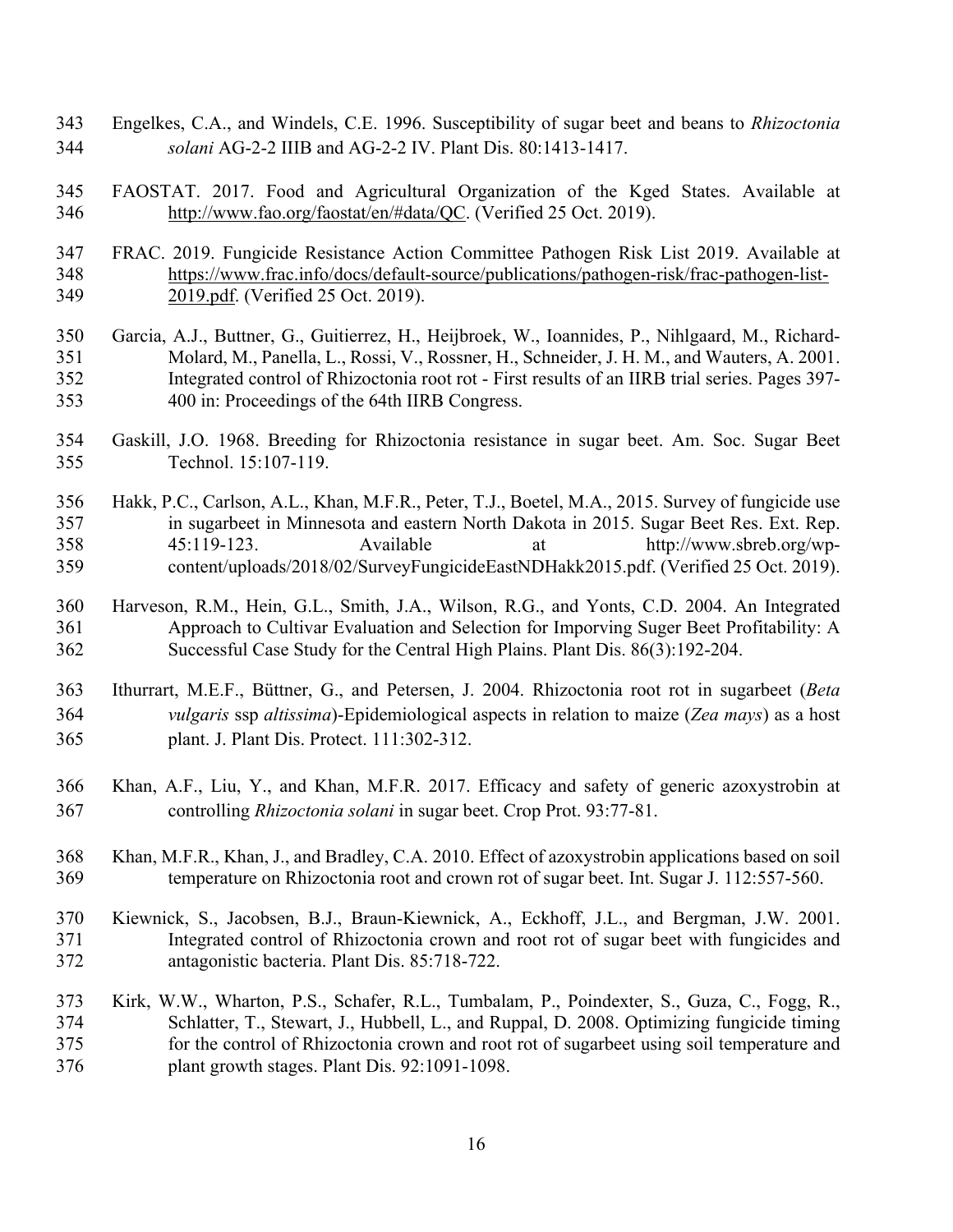- Liu, Y., and Khan, M.F.R. 2016. Penthiopyrad applied in close proximity to *Rhizoctonia solani* provided effective disease control in sugar beet. Crop Prot. 85:33-37.
- Liu, Y., Qi, A., and Khan, M.F.R. 2019. Age-dependent resistance to *Rhizoctonia solani* in sugar beet. Plant Dis. 103:2322-2329.
- Madden, L.V., Hughes, G., and van den Bosch, F. 2007. Temporal analysis I: quantifying and comparing epidemics. In G. Hughes and F. van den Bosh (Eds.), *The study of Plant Diseases Epidemics* (pp. 63-116). American Phytopathological Society, St. Paul, MN.
- McGrath, J.M., Hanson, L.E., and Panella, L.W. 2015. Registration of SR98 sugarbeet germplasm with high levels of resistance to Rhizoctonia seedling damping-off and crown and root rot diseases. J. Plant Registrations 9:227-231.
- Nagendran, S., Hammerschmidt, R., and McGrath, J.M. 2009. Identification of sugar beet germplasm EL51 as a source of resistance to post-emergence Rhizoctonia damping-off. Eur. J. Plant Pathol. 123(4):461-471.
- Niehaus, W.S. 2013. Results of American Crystal's 2013 official coded variety trails. Sugar Beet Res. Ext. Rep. 43:276-346. Available at http://www.sbreb.org/wp-content/uploads/2018/03/ResultsAmericanCrystal.pdf. (Verified 25 Oct. 2019).
- Noor, A., and Khan, M.F.R. 2015. Efficacy and safety of mixing azoxystrobin and starter fertilizers for controlling *Rhizoctonia solani* in sugar beet. Phytoparasitica 43(1):51-55.
- Ogoshi, A. 1987. Ecology and pathogenicity of anastomosis and intraspecific groups of *Rhizoctonia solani* Kühn. Annu. Rev. Phytopathol. 25:125-143.
- Olaya, G., Buitrago, C., Pearsaul, D., Sierotzki, H., and Tally, A. 2012. Detection of resistance to QoI fungicides in *Rhizoctonia solani* isolates from rice. Phytopathol. 102:S4.88.
- Panella, L., and Ruppel, E.G. 1996. Availability of germplasm for resistance against Rhizoctonia Spp. In B. Sneh, S. Jabaji-Hare, S. Neate, and G. Dijst (Eds.), *Rhizoctonia Species: Taxonomy, Molecular Biology, Ecology, Pathology and Disease Control* (pp. 515-527). Kluwer Academic publishers, Dordrecht, Netherlands.
- Panella, L., Vagher, T., and Fenwick, A.L. 2015. Rhizoctonia crown and root rot resistance evaluation of Beta PIs in Fort Collins, CO, 2014. Plant Dis. Manag. Rep. 9.
- Ruppel, E.G., and Hecker, R.J. 1994. Rhizoctonia root rot on sugarbeet cultivars having varied degrees of resistance. J. Sugar Beet Res. 31(3):4.
- Rush, C.M., Carling, D.E., Harveson, R.M., and Mathieson, J.T. 1994. Prevalence and pathogenicity of anastomosis groups of *Rhizoctonia solani* from wheat and sugar beet in Texas. Plant Dis. 78:349-352.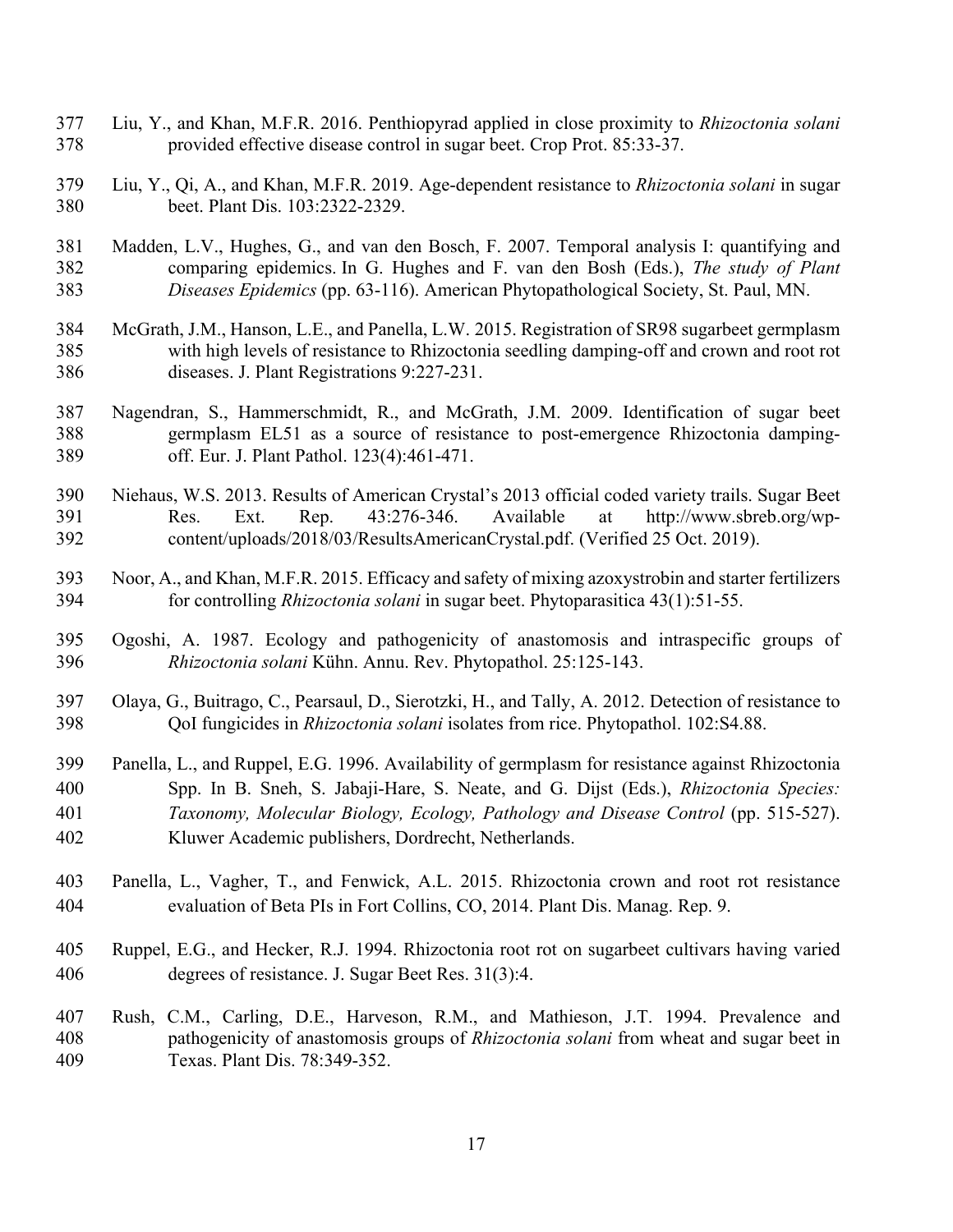- Secor, G.A., Rivera, V.V., Khan, M.F.R., and Gudmestad, N.C. 2010. Monitoring fungicide sensitivity of *Cercospora beticola* of sugar beet for disease management decisions. Plant Dis. 94(11):1272-1282.
- Strausbaugh, C.A., Eujayl, I.A., Panella, L.W., and Hanson, L.E. 2011. Virulence, distribution and diversity of *Rhizoctonia solani* from sugar beet in Idaho and Oregon. Can. J. Plant Pathol. 33(2): 210-226.
- Stump, W.L., Franc, G.D., Harveson, R.M., and Wilson, R.G. 2004. Strobilurin fungicide timing for Rhizoctonia root and crown rot suppression in sugarbeet. J. Sugar Beet Res. 41:17-37.
- USDA-ERS, 2019. Sugar and sweeteners yearbook tables. Available at https://www.ers.usda.gov/data-products/sugar-and-sweeteners-yearbook-tables/sugar- and-sweeteners-yearbook- tables/#U.S.%20Sugar%20Byproducts,%20Imports%20and%20Prices. (Verified 25 Oct. 2019).
- Vincelli, P. 2002. QoI (Strobilurin) Fungicides: Benefits and Risks. The Plant Health Instructor. DOI: 10.1094/PHI-I-2002-0809-02. Updated, 2012.
- Windels, C.E. and Nabben, D.J. 1989. Characterization and pathogenicity of anastomosis groups of *Rhizoctonia solani* isolated from *Beta vulgaris*. Phytopathol. 79:83-88.
- Windels, C.E., and Brantner, J.R. 2005. Early-season application of azoxystrobin to sugar beet for control of *Rhizoctonia solani* AG-4 and AG 2-2. J. Sugar Beet Res. 42:1-16.
- Windels, C.E., and Brantner, J.R. 2009. Penthiopyrad Seed Treatment on Sugarbeet for Control of *Rhizoctonia solani*. Sugar Beet Res. Ext. Rep. 39:237-239. Available at http://www.sbreb.org/wp-content/uploads/2018/03/PenthiopyradSeedTreatment2009.pdf. (Verified Oct. 2019)
- Yanase, Y., Katsuta, H., Tomiya, K., Enomoto, M., and Sakamoto, O. 2013. Development of a novel fungicide, penthiopyrad. J. Pesticide Sci. J13-01.
-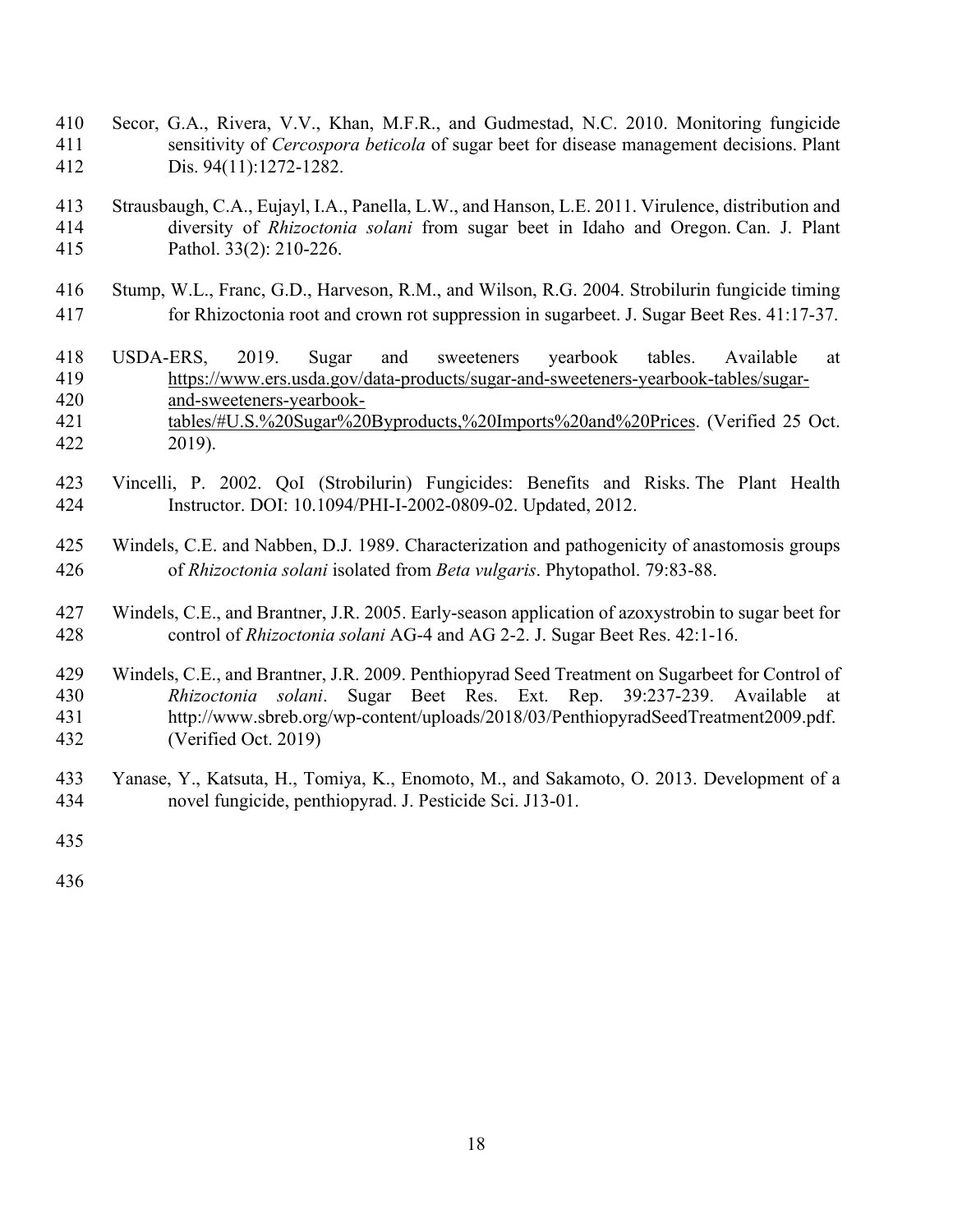Table 1. Effects of seed treatments with penthiopyrad and their combination with azoxystrobin as post-planting application on area under disease progress curve (AUDPC) calculated with seedling loss rate as an indicator of seedling damping-off incidence caused by *R. solani* applied at planting.

|                | Treatment Inoculation | Seed treatment<br>(Penthiopyrad) | Azoxystrobin Applied at<br>$167$ g a.i. ha <sup>-1</sup> | AUDPC* |
|----------------|-----------------------|----------------------------------|----------------------------------------------------------|--------|
| $\mathbf{1}$   | Yes                   | $5$ g a.i. $kg^{-1}$             |                                                          | 66bc   |
| $\overline{2}$ | Yes                   | $7$ g a.i. $kg^{-1}$             |                                                          | 63c    |
| 3              | Yes                   | $14 \text{ g a.i. kg}^{-1}$      |                                                          | 31e    |
| $\overline{4}$ | Yes                   | $5$ g a.i. $kg^{-1}$             | As 18-cm band 14 days<br>after planting                  | 53cd   |
| 5              | Yes                   | $7$ g a.i. $kg^{-1}$             | As 18-cm band 14 days<br>after planting                  | 24e    |
| 6              | Yes                   | 14 g a.i. $kg^{-1}$              | As 18-cm band 14 days<br>after planting                  | 35de   |
| $\overline{7}$ | Yes                   |                                  | As In-furrow at planting                                 | 21ef   |
| 8              | Yes                   |                                  | As 18-cm band 14 days<br>after planting                  | 87ab   |
| 9              | Yes                   |                                  |                                                          | 97a    |
| 10             | N <sub>o</sub>        |                                  |                                                          | 0f     |

 \* Means of AUDPC that contain a common letter were not significantly different using the post hoc test of Fisher's Least Significant Difference (LSD) which was calculated with a statistically significant level at *p*=0.05.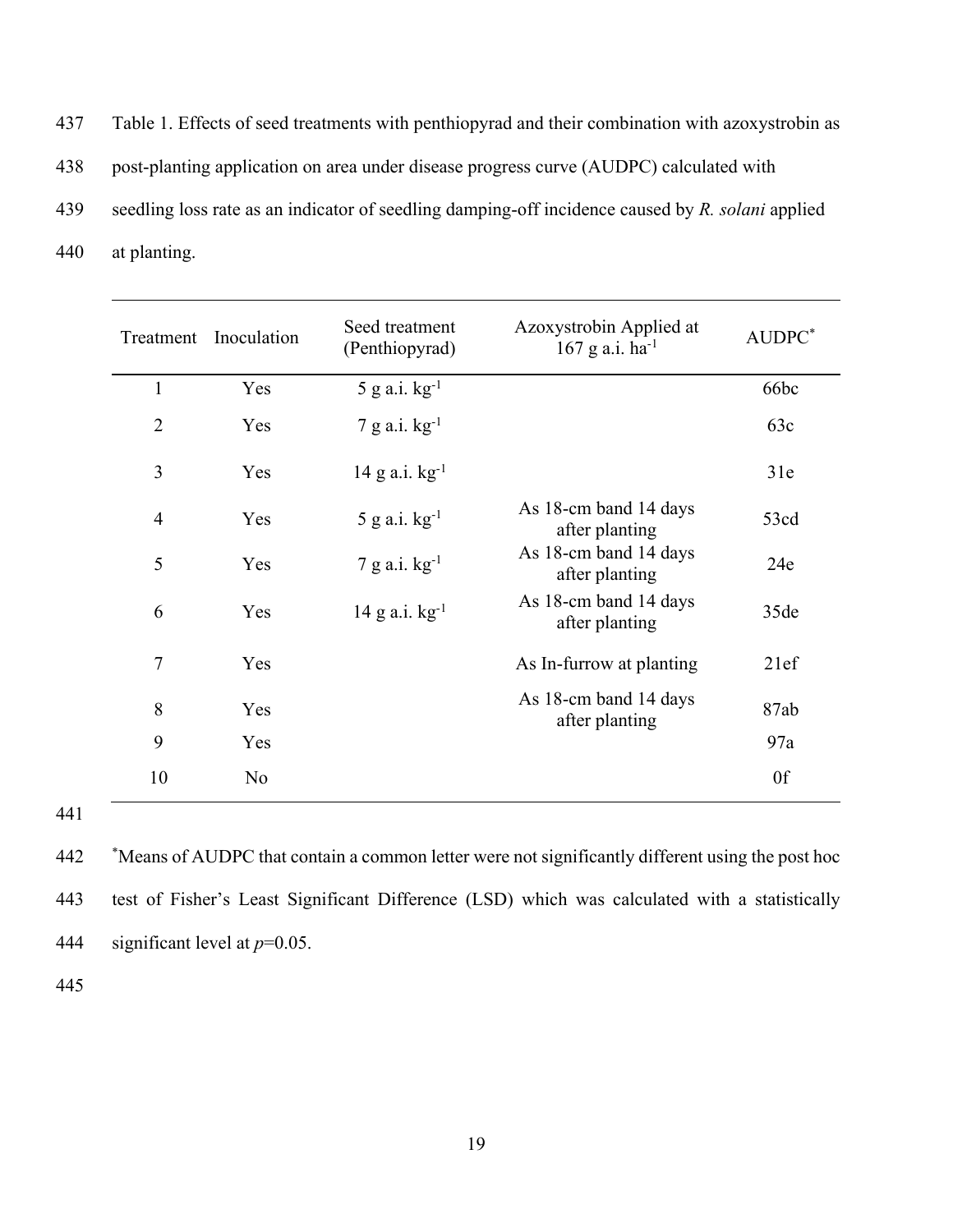

447

449 Figure 1 Effects of seed treatments with penthiopyrad and their combination with azoxystrobin 450 as post-planting application on seedling survival rate (%) in response to *R. solani* 30 days after 451 inoculation. Mean values of seedling survival rates on the bar chart that contain a common letter 452 were not significantly different using the post hoc test of Fisher's Least Significant Difference 453 (LSD) which was calculated with a statistically significant level at  $p=0.05$ .

454 Treatment 1, 2, 3: sole penthiopyrad-treated seeds respectively at 5, 7, and 14 g a.i. kg<sup>-1</sup> of seeds;

455 treatment 4, 5, 6: penthiopyrad-treated seeds at 5, 7, and 14 g a.i.  $kg^{-1}$  of seeds respectively

456 combined with an 18-cm band application of azoxystrobin at 167 g a.i. ha<sup>-1</sup> 14 days after

- 457 planting; treatment 7: azoxystrobin applied in-furrow at  $167$  g a.i. ha<sup>-1</sup> directly over seeds
- 458 without penthiopyrad seed treatment at planting; treatment 8: azoxystrobin sprayed at 167 g a.i.
- 459 ha<sup>-1</sup> on leaves in an 18-cm band 14 days after planting without penthiopyrad seed treatment at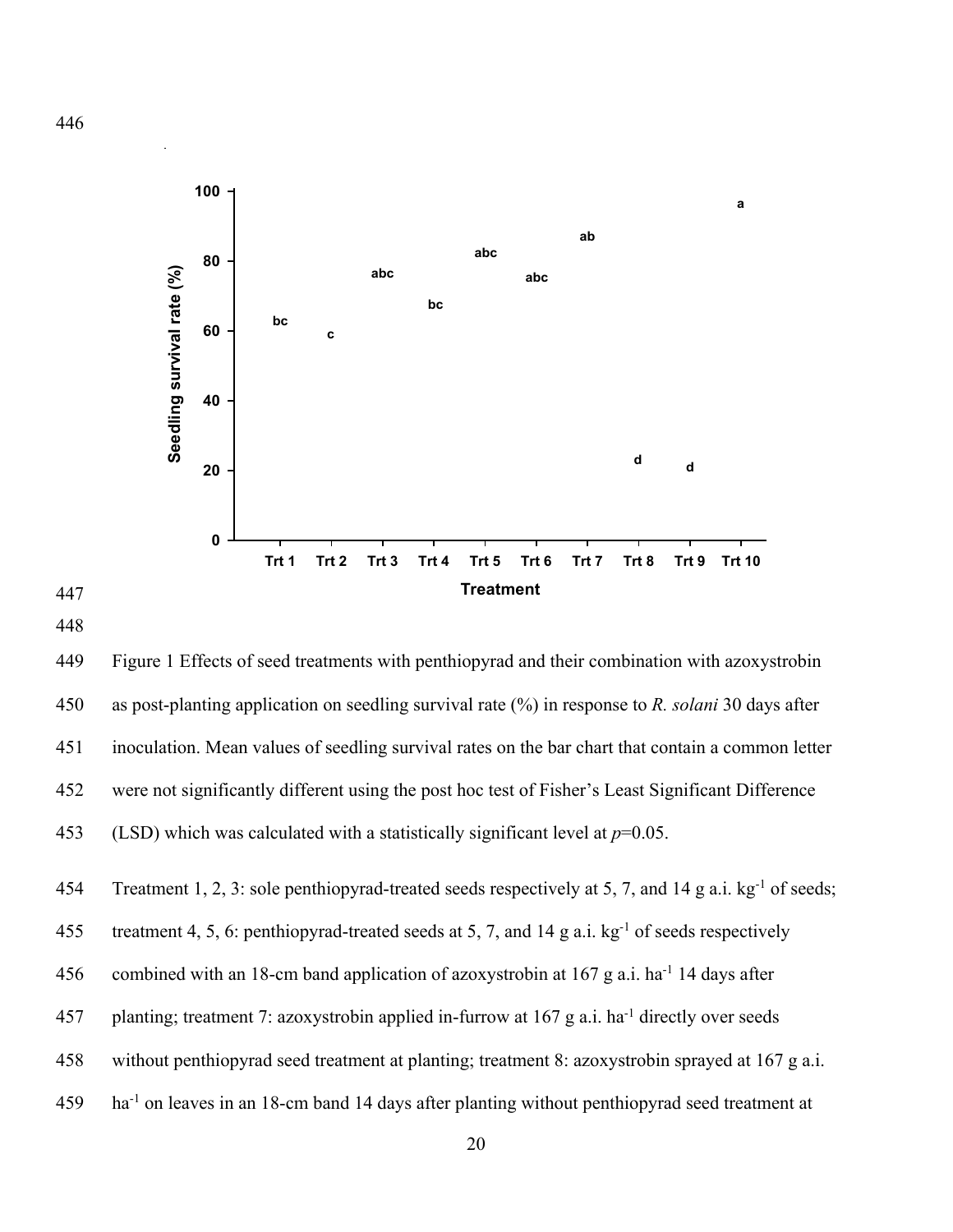460 planting; treatment 9: positive control in which seeds were inoculated with *R. solani*-infested 461 barley grains without fungicide use; and treatment 10: negative control in which seeds were 462 inoculated with sterilized barley grains without fungicide use.

463

464



465 Figure 2 Rate of progress with time in seedling loss caused by *R. solani* damping-off.

466 Treatment 1, 2, 3: sole penthiopyrad-treated seeds respectively at 5, 7, and 14 g a.i. kg<sup>-1</sup> of seeds;

467 treatment 4, 5, 6: penthiopyrad-treated seeds at 5, 7, and 14 g a.i.  $kg^{-1}$  of seeds respectively

468 combined with an 18-cm band application of azoxystrobin at 167 g a.i. ha<sup>-1</sup> 14 days after

- 469 planting; treatment 7: azoxystrobin applied in-furrow at  $167$  g a.i. ha<sup>-1</sup> directly over seeds
- 470 without penthiopyrad seed treatment at planting; treatment 8: azoxystrobin sprayed at 167 g a.i.
- 471 ha<sup>-1</sup> on leaves in an 18-cm band 14 days after planting without penthiopyrad seed treatment at
- 472 planting; treatment 9: positive control in which seeds were inoculated with *R. solani*-infested